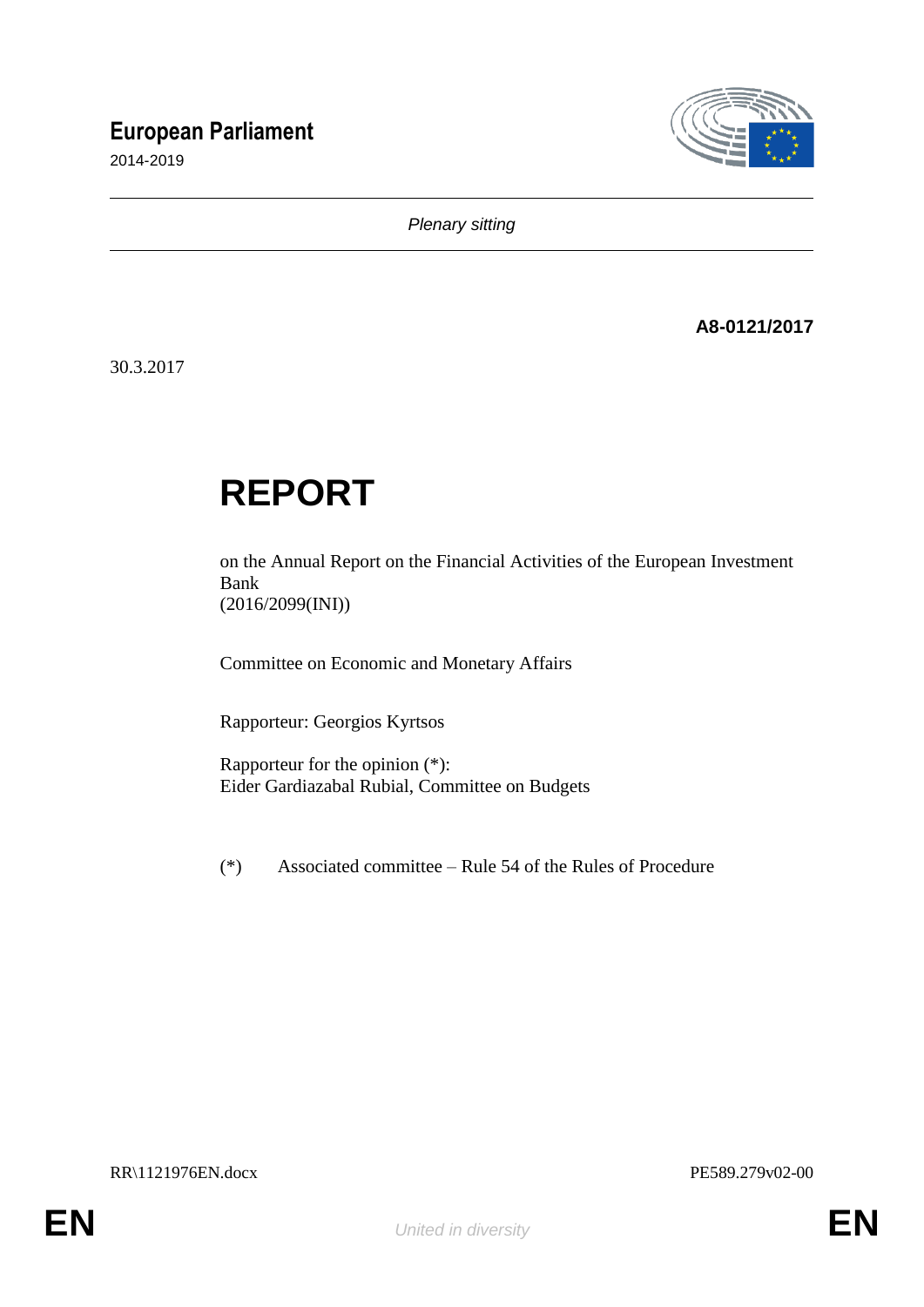## **CONTENTS**

## **Page**

(\*) Associated committee – Rule 54 of the Rules of Procedure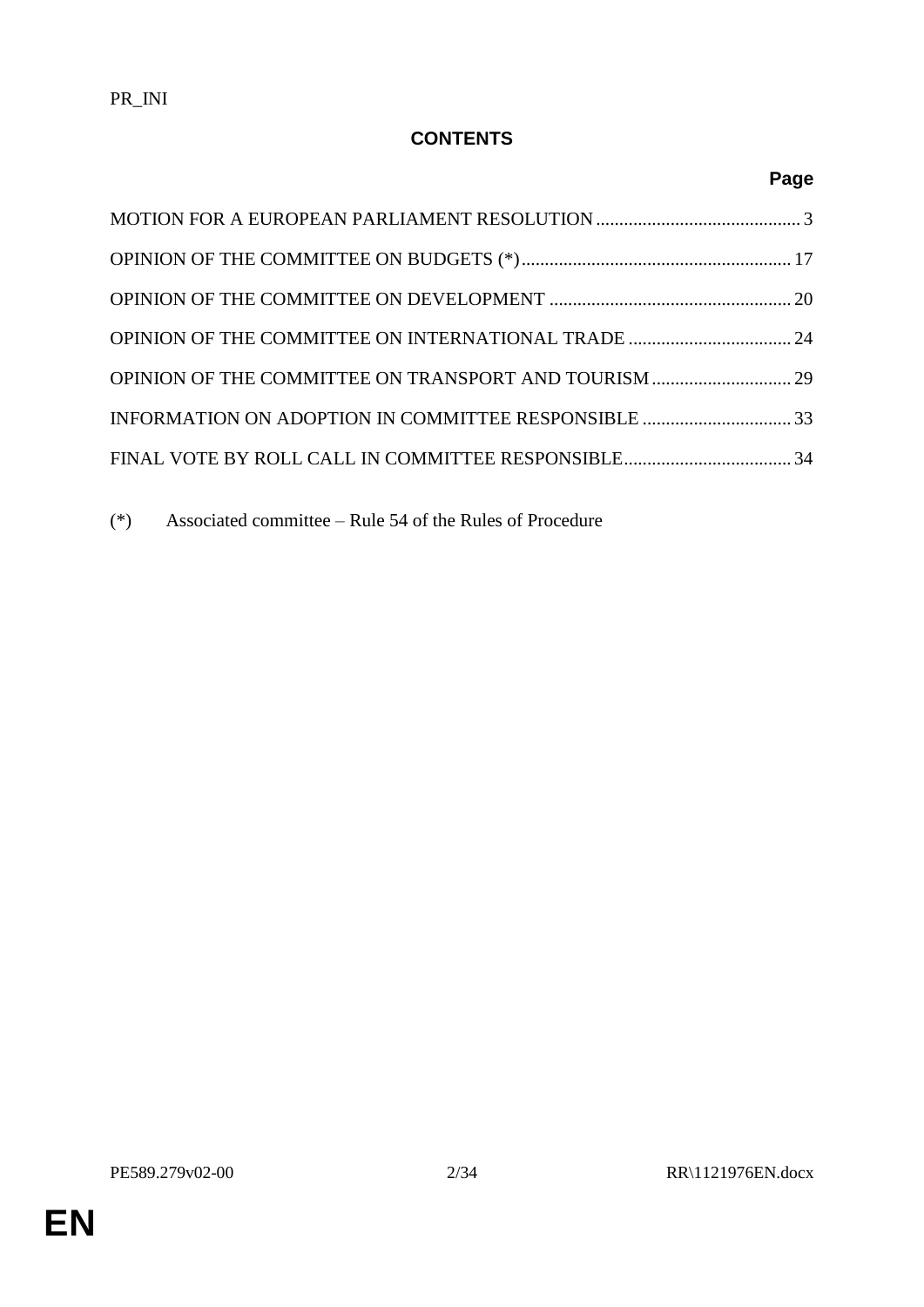#### **MOTION FOR A EUROPEAN PARLIAMENT RESOLUTION**

#### **on the Annual Report on the Financial Activities of the European Investment Bank (2016/2099(INI))**

#### *The European Parliament*,

- having regard to the 2015 Activity Report of the European Investment Bank,
- having regard to the 2015 Financial Report and the 2015 Statistical Report of the European Investment Bank,
- having regard to the September 2016 Evaluation of the Functioning of the European Fund for Strategic Investments (EFSI) of the European Investment Bank,
- having regard to the Corporate Operational Plan 2016-2018 published on the EIB website,
- having regard to the Sustainability Report 2015 of the European Investment Bank,
- having regard to Articles 15, 126, 175, 177, 208, 209, 271, 308 and 309 of the Treaty on the Functioning of the European Union and to Protocol No 5 thereto on the Statute of the EIB,
- having regard to the External Lending Mandate (ELM) 2014-2020 granted by the Commission for European Investment Bank operations outside the European Union,
- having regard to the Commission Communication of 26 November 2014 entitled 'An Investment Plan for Europe' (COM(2014)0903),
- having regard to the Commission Communication of 28 January 2016 on an 'External Strategy for Effective Taxation' (COM(2016)0024),
- having regard to Regulation (EU) No 2015/1017 of the European Parliament and of the Council of 25 June 2015 on the European Fund for Strategic Investments, the European Investment Advisory Hub and the European Investment Project Portal and amending Regulations (EU) No 1291/2013 and (EU) No 1316/2013 – the European Fund for Strategic Investments<sup>1</sup>,
- having regard to the proposal for a regulation of the European Parliament and of the Council amending Regulations (EU) No 1316/2013 and (EU) 2015/1017 as regards the extension of the duration of the European Fund for Strategic Investments as well as the introduction of technical enhancements for that Fund and the European Investment Advisory Hub (COM(2016)0597),
- having regard to its resolution of 28 April 2016 on the European Investment Bank (EIB)  $-$  Annual Report 2014<sup>2</sup>,

 $\overline{a}$ 

 $1$  OJ L 169, 1.7.2015, p. 1.

<sup>2</sup> Texts adopted, P8\_TA(2016)0200.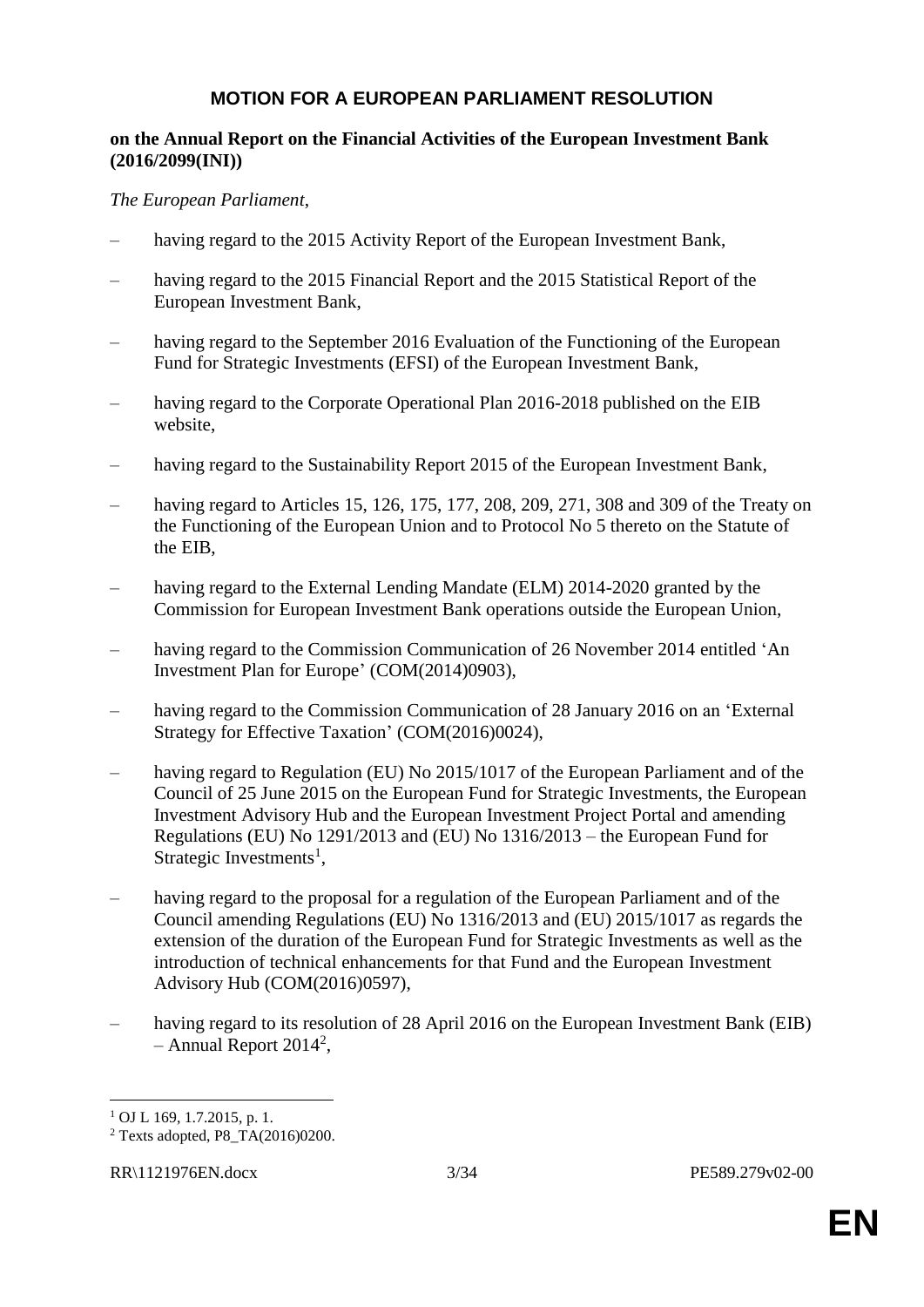- having regard to the Commission Communication of 1 June 2016 entitled 'Taking stock of the Investment Plan and next steps' (COM(2016)0359),
- having regard to the 'EIB Policy towards weakly regulated, non-transparent and uncooperative jurisdictions' of 15 December 2010 and the addendum to the 'NCJ Policy' of 8 April 2014,
- having regard to its approval of the ratification of the Paris Agreement by the European Union of 4 October 2016,
- having regard to President Juncker's speech on the State of the Union delivered on 14 September 2016 at the plenary session of the European Parliament in Strasbourg,
- having regard to the letters sent by the European Ombudsman to the EIB on 22 February 2016 and 22 July 2016,
- having regard to Article 3 of the Treaty on European Union (TEU),
- having regard to Rule 52 of its Rules of Procedure,
- having regard to the report of the Committee on Economic and Monetary Affairs and the opinions of the Committee on Development, the Committee on International Trade, the Committee on Budgets and the Committee on Transport and Tourism (A8- 0121/2017),
- A. whereas the EIB is considered to be the 'financial arm of the EU' and the key institution for sustaining public and private investments within the EU, while also playing an important role outside the EU through its external lending activities; whereas the EIB is continuing to strengthen European integration and its role has proven to be even more essential since the start of the financial crisis in 2008;
- B. whereas comprehensive and proper parliamentary accountability of the EIB should be developed;
- C. whereas the EIB maintained solid profitability in 2015, with a net annual surplus of EUR 2.8 billion;
- D. whereas the EIB must retain a strong credit standing and must remain selective in its operations, taking into account not only the high volumes and returns of its investments but also the social and economic impacts in different sectors and regions and the contribution of its investments to the wider social good;
- E. whereas the EIB should continue to strengthen its efforts to expand its loan activities effectively, especially in regions with a low level of investment capacity, while reducing administrative burdens for applicants;
- F. whereas the EIB, as the institution responsible for the implementation of the European Fund for Strategic Investments (EFSI), should maintain the pursuit of a high-quality asset portfolio and the achievement of solid financial results with long-term economic benefits that generate quality jobs as its main priorities;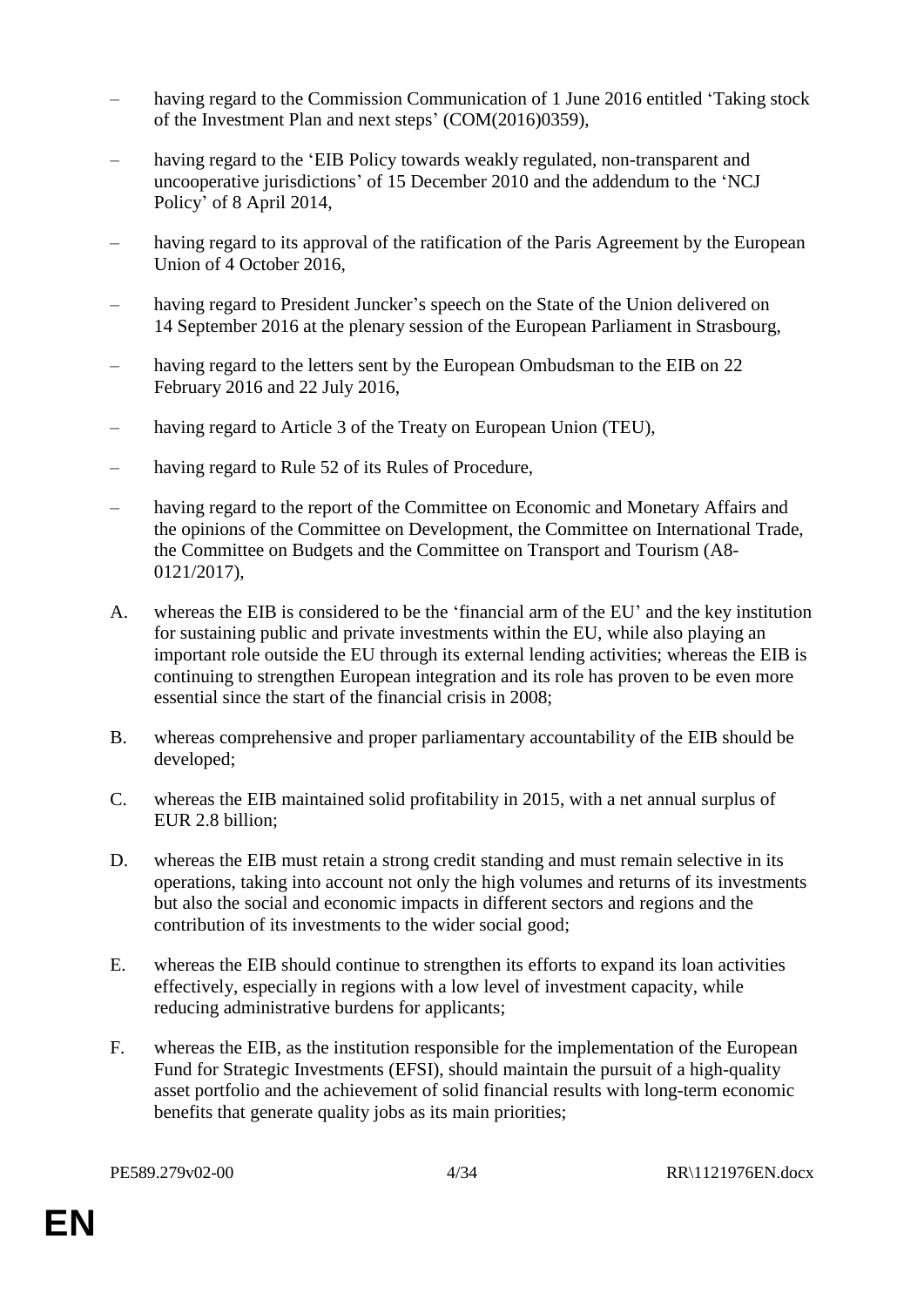- G. whereas the EIB should, through all its available instruments, help address regional inequalities by advising on the development of new private projects and by financing sound and prudent investment projects without interfering with or replacing pre-existing programmes which have the same purpose and those projects which have a strong environmental, social and corporate governance (ESG) dimension; whereas, in particular, the EIB should devise additional ways of sustaining the economic development of countries that have had to apply a stabilisation programme;
- H. whereas the EIB's investments in sound projects can help tackle youth unemployment by equipping young people with the necessary set of skills and help provide access to finance linked to the employment of young people;
- I. whereas special consideration must be given to ESG criteria and climate change in particular in the assessment and monitoring of all projects; whereas the promotion of economic, social and territorial cohesion is vital to the full development and enduring success of the Union;
- J. whereas, with more than a trillion euros invested in the transport sector thanks to the support of the EIB since its foundation in 1958, this is the sector in which the EIB has been most active;
- K. whereas lowering emissions in the transport sector is a major challenge, and significant reductions in NOx, CO2 and other relevant emissions from transport are needed if the EU is to achieve its long-term climate goals; whereas congestion and air pollution are major problems in developing all forms of mobility and protecting human health;
- L. whereas in 2015 the EIB invested EUR 14 billion in transport projects that will benefit 338 million passengers per year and save 65 million travel hours per year;

#### **Investment in the EU**

- 1. Stresses that the current crisis has significantly weakened growth in the European economy and that one of the main factors is the decline in investment in the EU; underlines that the fall in public and private investment has reached alarming levels in the countries most affected by the crisis, as evidenced by Eurostat's finding that Gross Fixed Capital Formation (GFCF) fell by 65 % in Greece and 35 % in Portugal between 2007 and 2015; expresses concern about macroeconomic imbalances and unemployment rates that remain high in some Member States;
- 2. Underlines the fact that the strengthening of EU competitiveness, higher economic growth and employment depend, inter alia, on an increase in investment, especially in research, innovation, digitalisation, energy efficiency and sustainability, the circular economy, and in support for start-ups and existing SMEs;
- 3. Notes the urgent need for the EIB to participate in the reduction of the investment gap on the basis of sound economic criteria; calls on the EIB to focus its efforts on more effective and energy efficient investments, as well as on attracting and enabling private investment; asks the EIB to avoid large-scale infrastructure projects that may have a serious environmental impact and that fail to demonstrate real added value for the economy and the local population; calls on the EIB to boost its technical assistance in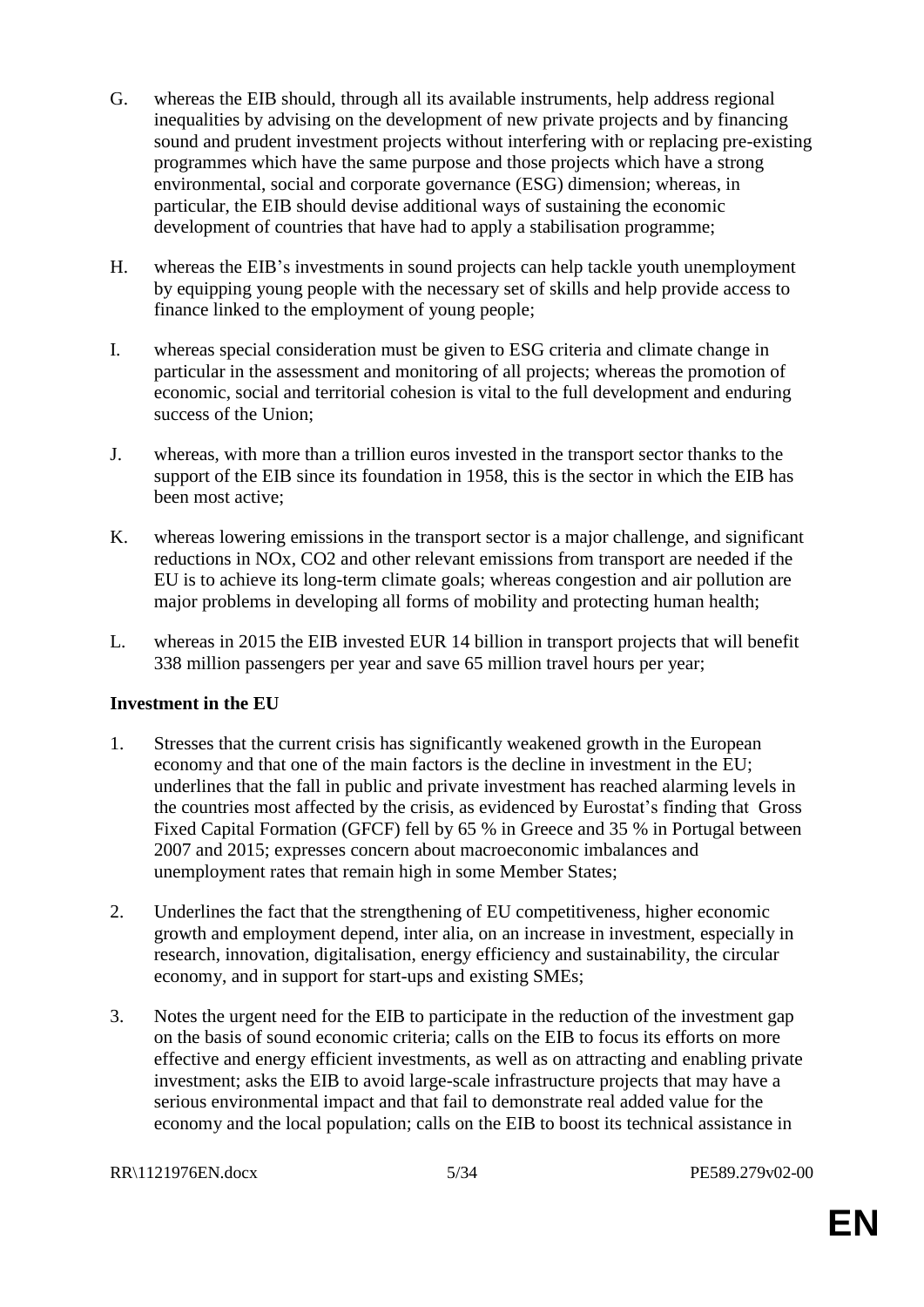order to address low project generation capacity and to help Member States to identify fundable projects;

- 4. Notes the stability of the EIB lending signed in 2015 (EUR 77.5 billion, after EUR 77 billion in 2014); points out that, while the figure complies with the target announced in the EIB Operational Plan 2015-2017, the current context should encourage the bank to adopt more ambitious objectives and to increase lending signed by the EIB; recalls that the EIB should play a fundamental role in the implementation of the Europe 2020 Strategy through the Horizon 2020 instrument;
- 5. Considers that the EIB, as 'the EU bank' incorporated and governed by the Treaties and relevant annexed Protocol, must live up to this particular status, which entails particular rights and responsibilities; observes that the bank is playing a key role in implementing an ever greater number of financial instruments leveraging on EU budgetary funds;
- 6. Takes note of the positive news that the EIB was able to deliver the commitment entered into with its shareholders of at least 180 billion in overall investment;
- 7. Points out that a fresh increase in EIB capital, with the aim of safeguarding the bank's financing capacity for the future, deserves serious consideration, while stressing the importance of ensuring the efficient and responsible management of resources;
- 8. Takes the view that an increase in EIB lending activity could be achieved through better synergies with public funds, which would in turn boost public and private investment; stresses that such an increase should be accompanied by a corresponding diversification of the EIB's product range, including a greater and fiscally prudent use of public-private partnerships (PPP) – while maintaining public and private benefits in balance – and of other innovative in order to better address the needs of the real economy and the market; stresses that such action should be taken while also recognising that new products often require additional governance tools to ensure their suitability and that particular attention should be paid to the strategic allocation of funding and the promotion of EU policy objectives;
- 9. Notes the fact that in 2015 the EIB provided EUR 1.35 billon for investment in projects across Greece; notes that the EIB has provided more than EUR 12 billion for investment in Greece since the beginning of the crisis in 2008;
- 10. Welcomes the fact that the EIB has responded to the crisis by expanding its activities significantly, including in the worst affected countries; calls on the EIB to further support EU countries under adjustment programmes in order to contribute to jumpstarting their economic recovery and to favour their transition to a sustainable economy while ensuring that they still adhere to EIB criteria for sound investments; points out that this support should be provided in the form of both financial support and capacitybuilding in order to help projects become investment-ready; stresses the importance of regional development and calls for enhanced dialogue and cooperation with regional and local authorities;
- 11. Draws attention to the numerous calls on the EIB to catalyse and facilitate best practice dissemination throughout Member States, in particular through the relevant national promotional banks and institutions that constitute a major tool for a coordinated EU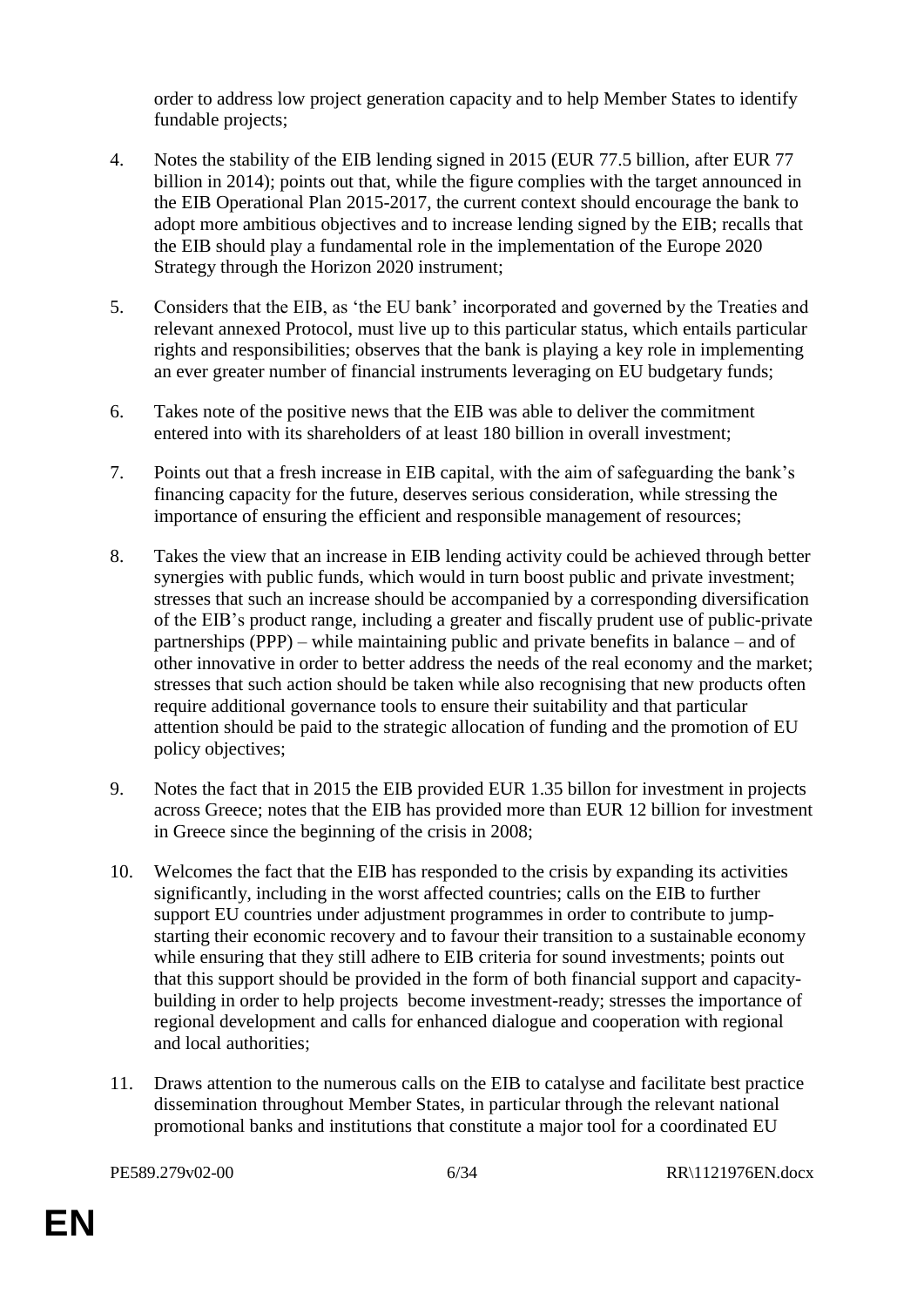response to the low level of investment;

- 12. Expects the EIB to continue to work with the Commission and Member States in order to address systemic shortcomings that prevent certain regions or countries from taking full advantage of the EIB's financial activities;
- 13. Notes that the EIB uses a wide range of financial instruments such as loans, guarantees, project bonds and PPPs – to support public and private investment in transport; stresses that it is important to coordinate various types of EU funding in order to ensure that EU transport policy objectives are met across all of the EU, taking into account that not all projects are suitable for funding from PPP types of instrument;
- 14. Emphasises that the EIB should give priority to innovation-based projects which offer clear added European value; points out that it is important to fund projects that maximise the impact in terms of job creation; calls on the EIB to step up its assessment of projects, paying particular attention to the number and quality of direct and indirect jobs created; calls on the EIB to act in a market-conforming manner so as to create a level playing field for other investors;
- 15. Calls for financial support to be given to indigenous energy sources in order to overcome Europe's heavy dependence on external energy and to ensure security of supply;
- 16. Supports the Commission in its attempt to revise the current Financial Regulation; supports, in particular, the regulation's provisions concerning the use of innovative financial instruments such as project bonds, provided they do not entail socialising the losses and privatising the profits;
- 17. Invites the EIB to present a comprehensive assessment of the potential impact that the UK's decision to leave the EU might have on its financial status and activities; underlines the necessity for the EIB to take the UK's decision to leave the EU into account when engaging in long-term commitments; calls on the EIB to maintain dialogue with the UK Government in order to ensure much needed certainty for UKbased projects which are currently in receipt of EIB funding or in the process of applying; invites the EIB to investigate and outline the various possible relationships the EIB might have with the UK following the UK's decision to leave the EU;
- 18. Encourages the EIB Group to fully adhere to the Commission's stance on aggressive tax avoidance structures and underlines that, further to the EIB's own safeguards, the deployment of public funds managed by the EIB under mandate is also subject to control by the European Court of Auditors; calls on the EIB, in this regard, to end cooperation with intermediaries, countries and jurisdictions that are on the EU list of non-cooperative tax jurisdictions; notes that all projects funded by the EIB, including those funded by financial intermediaries, are published on the EIB's website; suggests that the EIB enhance its research and sectoral analysis capacities;
- 19. Underlines that combating all forms of harmful tax practices should remain an important priority of the EIB; calls on the EIB to swiftly apply the relevant EU legislation and standards on tax avoidance, tax havens and other related issues, and to require its clients to comply with these rules accordingly; expresses concern at the lack

RR\1121976EN.docx 7/34 PE589.279v02-00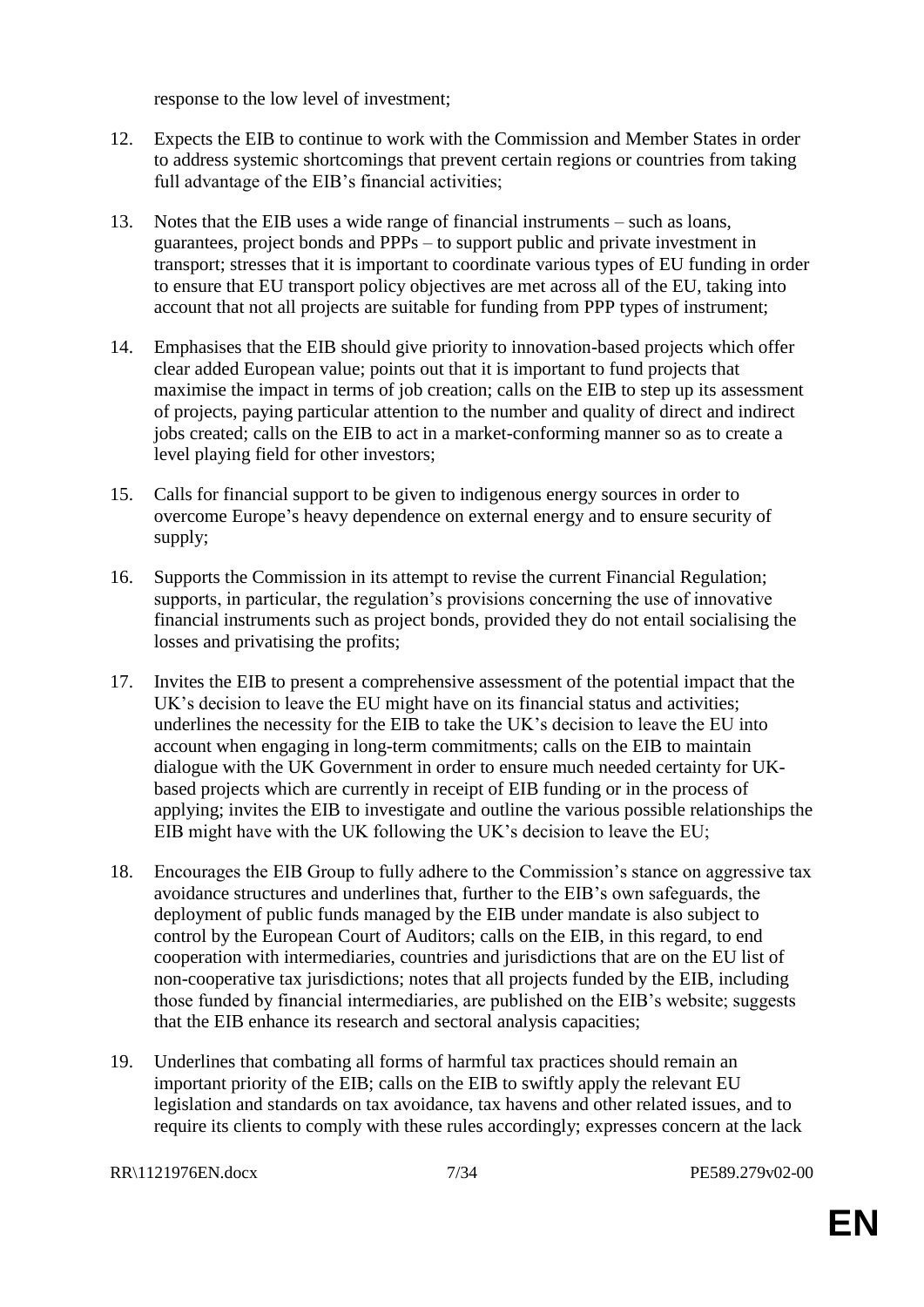of information disclosed by the EIB on ultimate beneficial ownership, especially when the financing relies on private equity funds; urges the EIB to take proactive measures and carry out increased due diligence measures where EIB projects are found to have links with jurisdictions that raise tax concerns;

- 20. Highlights that the EU list of non-cooperative tax jurisdictions is expected by the end of 2017; calls on the EIB, in this regard, to review and enhance its non-transparent and uncooperative jurisdictions policy (NCJ Policy) as soon as possible once the EU list of non-cooperative tax jurisdictions is drawn up;
- 21. Calls on the EIB to further improve its transparency practices at all levels of the institution; encourages the EIB to make sure that both direct funding and funding via intermediaries contain country-by-country data; urges the EIB to act on the European Ombudsman's recommendations and calls for the independence of the EIB's complaint mechanism to be strengthened;
- 22. Calls on the EIB to continue improving its communication with financial intermediaries so that the latter can better inform the beneficiaries of the EIB financing opportunities at their disposal; welcomes, in this regard, the recently established mechanism whereby lending institutions using EIB funds to finance a project must send a letter to the beneficiary explicitly stating the use of EIB financing;
- 23. Believes that transparency, and access for citizens to information on financing plans and structures, are essential to ensuring resonance for, and citizens' acceptance of, the projects;

### **Supporting SMEs**

- 24. Strongly supports the emphasis placed by the EIB on the financing of small and medium-sized enterprises (SMEs), with 37 % of the new lending granted in 2015 (EUR 28.4 billion); welcomes in particular the fact that the EIB operations helped to create and sustain 4.1 million jobs in Europe's SMEs and mid-caps (+13 % as compared to 2014); recalls that SMEs are the backbone of Europe's economy, providing 85 % of all new jobs, and that supporting them must remain a fundamental objective of the bank; underlines that the EIB is one of the institutions helping to reduce the financing gap that SMEs face;
- 25. Welcomes the EIB's role in local private-sector development; points out that the EIB's support for microfinance was particularly successful, with just EUR 184 million microcredits sustaining 230 500 jobs in microenterprises, while close to EUR 3 billion loans to SMEs and mid-caps have proved much less effective, sustaining only 531 880 jobs; points out that the leverage ratio of microfinance investment vehicles was also considerably higher than that of private equity funds; points out that microcredits have a strong gender perspective, generating twice as many jobs for women as for men; asks the EIB to devote more resources to microfinance; calls on the Commission and the Member States to acknowledge this success by means of an increase in the budget provisioning for micro credits in the EU's external lending mandate; regrets that the EIB has not supported any microfinance institution outside the ACP region and demands that similar microfinance support be provided to all other developing countries where the EIB is active;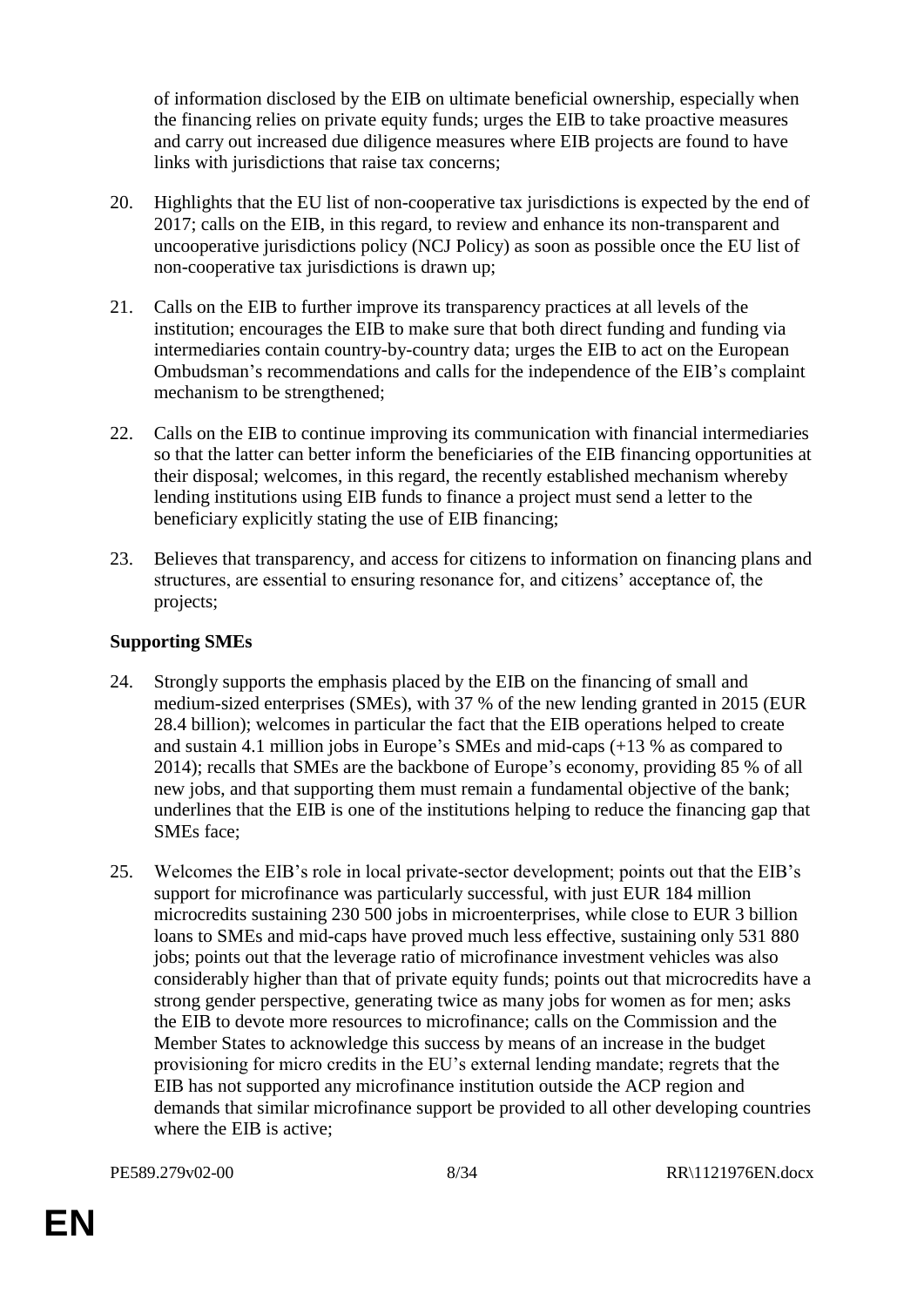- 26. Welcomes the fact that, in recent years, the EIB has placed greater emphasis on supporting SMEs; is concerned that the EIB's funding may be biased in favour of larger enterprises by targeting the number of jobs sustained (which includes pre-existing jobs without risk of layoffs); asks that the EIB target and report not only jobs sustained, but also jobs created by its funding activities, and aim at complying with ILO standards;
- 27. Calls on the EIB to require that companies participating in projects co-financed by the EIB adhere to the principle of equal opportunities and equitable treatment of men and women in matters of pay, employment and occupation; calls on the EIB, when deciding which projects to finance, to take into account the corporate social responsibility measures taken by candidate companies;
- 28. Recalls the need to support local SME projects pursuing sustainable and long-term investments and providing employment in the fields of innovation, R&D and energy efficiency;
- 29. Takes the view that, given the strategic role of micro, small and medium-sized enterprises, the EIB should also devise a strategy to increase their financing in countries with unfavourable economic and banking environments; believes that particular attention should also be paid to competitive and agile very small enterprises in need of financing, micro-enterprises and micro-entrepreneurs, which account for 30 % of private sector employment in the EU and are more susceptible to economic shocks than larger firms; believes that this strategy should include the reinforcement of administrative and advising capacities with a view to providing information and technical support to SMEs in developing and applying for finance; believes that in the domain of access to finance, the EIB could emphasise bridging possible funding gaps for microenterprises through financial instruments and products such as microfinance facilities and guarantees;
- 30. Welcomes the EIB's financing activity in the area of infrastructure and transport, as these projects significantly increase the potential of trade and can have a leverage effect in the internationalisation of SMEs, especially in regions with geographical disadvantages;
- 31. Is of the opinion that the EIB should take special care to ensure that the network of financial intermediaries that it has developed is trustworthy and in a position to finance dynamic and competitive SMEs effectively and in accordance with EU policies; calls on the EIB to cooperate more closely with regional public institutions with a view to optimising the financing possibilities for SMEs; stresses the need to tailor investment programmes towards small-scale projects in order to ensure the participation of SMEs;
- 32. Stresses that access to finance is one of the most pressing challenges for SMEs; underlines the need for an EIB strategy to enable further and improved access to funding for SMEs, including through trade facilitation programmes and initiatives such as the European Progress Microfinance facility and the new facilities for financing European and Latin American/Caribbean SME trade activities; suggests the establishment of more proactive SME and microenterprise policy requirements for intermediary banks disbursing EIB funds; suggests further improvements in transparency with regard to the assessment of the local economic and social impact of the EIB's intermediated loans; underlines that the EIB's contribution to SME-related

```
RR\1121976EN.docx 9/34 PE589.279v02-00
```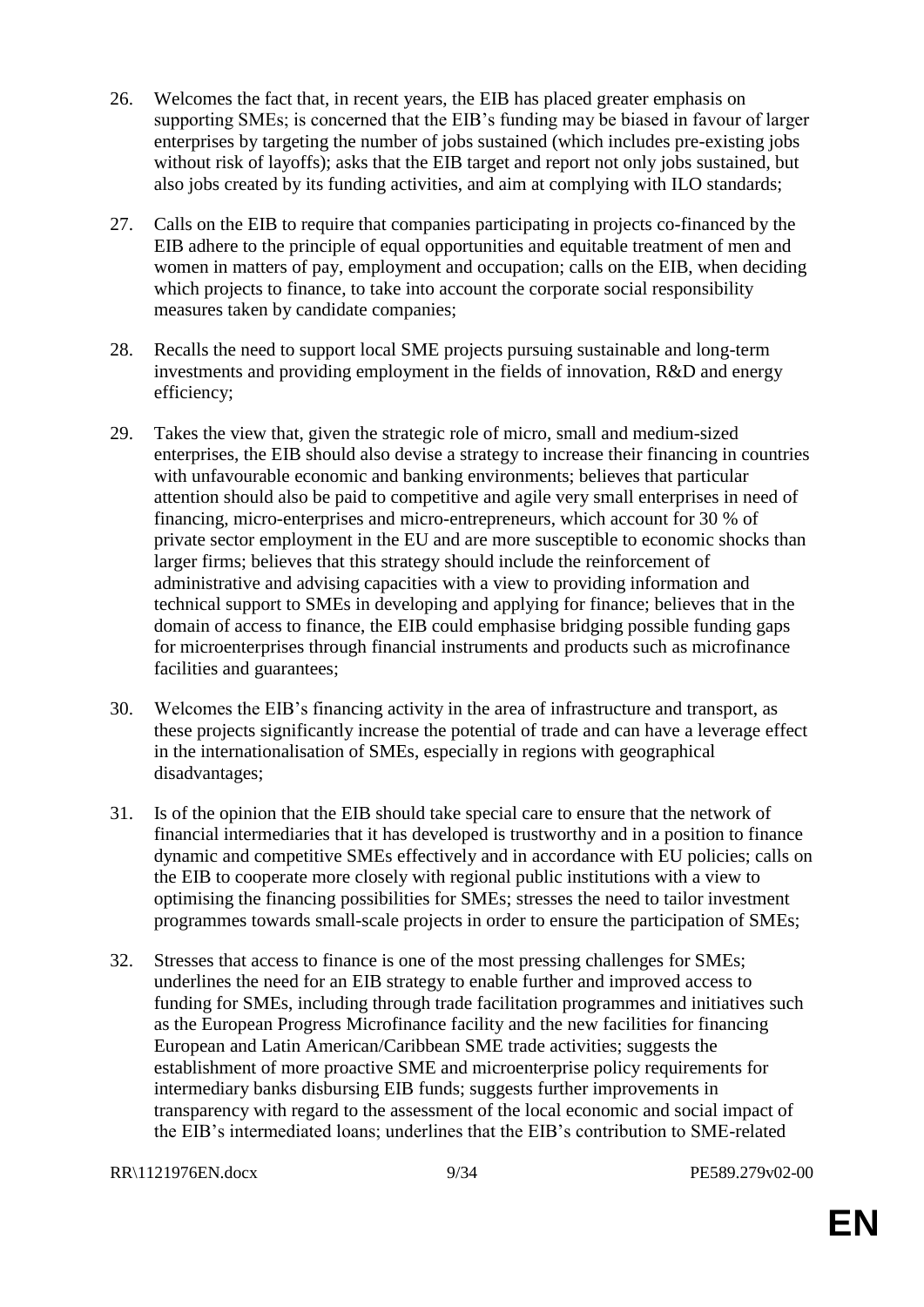programmes in third countries which have preferential trading regimes with the EU should be geared towards their integration into global supply chains, while specifically in the Eastern and Southern neighbourhood such EIB programmes should be oriented to the integration of SMEs into European value chains;

33. Urges that EIB funds be directed not only towards SMEs, but also towards sensible infrastructure development, since the lack thereof in many partner countries can act as a serious impediment to growth in trade and to their inhabitants' ability to buy and sell goods and services in the EU;

#### **EFSI**

- 34. Welcomes the start of the EFSI, the legislation governing which entered into force in July 2015; underlines that the success of the programme is dependent upon its swift and full implementation;
- 35. Particularly stresses the fact that at the time of drafting of this report, and with the figures still rising, total investment in EFSI approvals amounts to EUR 168.8 billion, which is equivalent to 54 % of the original target value (EUR 315 billion); draws attention to the fact that 450 transactions have so far been approved in 28 Member States; invites the EIB to do more to ensure additionality in the selection of projects under EFSI and to make efforts to improve the geographical coverage of projects and their contribution to sustainable and smart growth;

#### **Innovation and competitiveness**

- 36. Welcomes the strong increase in EIB lending to innovative projects, which stood at EUR 18.7 billion in 2015, as compared to less than EUR 10 billion in 2008, and is of the opinion that it should be further increased; urges the EIB to continue this effort and to focus on the development of technologies for the future, such as energy-efficiency transport, robotics, the bio economy, the digital economy and new medical treatments for a better life; believes that concentrating on InnovFin and FinTech will attract projects with added value in the Member States; believes that the EIB could strengthen its support to innovation through targeted investments in education and training, as well as for start-ups and growing enterprises, and in particular in less developed regions;
- 37. Calls on the EIB, in its financing of transport projects, to take into account and seek synergies with tourism, with a view to promoting the development and competitiveness of the tourism sector in the EU;
- 38. Believes that an innovative and effective economy needs an advanced and high-quality transport system and infrastructure, and that these should be among the priorities, with a special focus on the EU's eastern region as well as on innovative multimodal infrastructure solutions such as short multimodal tunnels, bridges or ferries in sparsely populated areas;
- 39. Calls on the EIB to step up its efforts in developing technical assistance through its advisory hub in order to promote the best management practices;

#### **Tackling youth unemployment**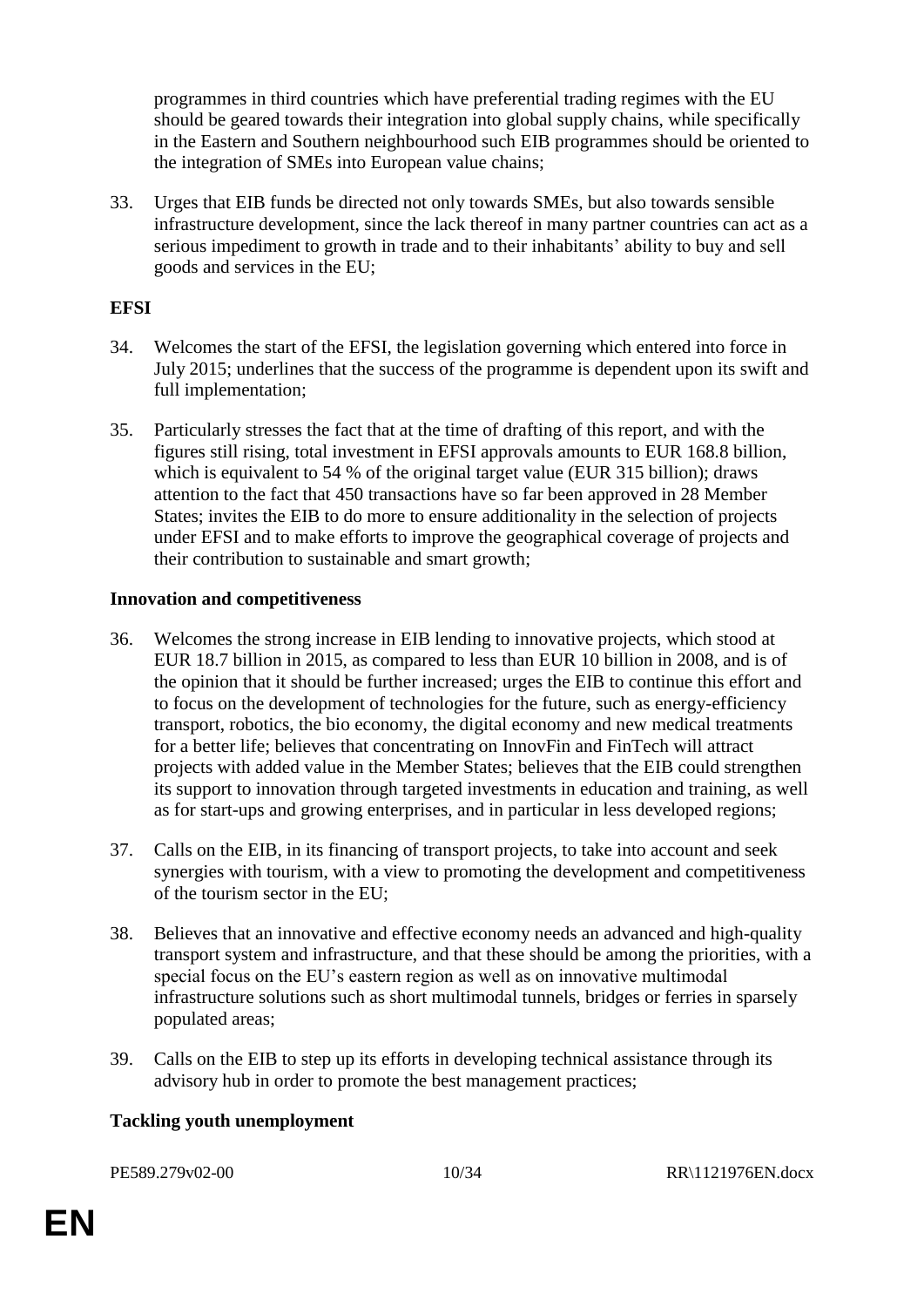- 40. Emphasises that the EIB should develop its 'Skills and Jobs Investing for Youth' programme and carry on investing in education and human capital in order to equip young people with the necessary set of skills to provide them with access to finance linked to the employment of young people in SMEs and mid-caps;
- 41. Takes the view that the EIB should devise ways of relaxing the conditionality for benefitting firms in regions with youth unemployment above 25 % so as to boost young entrepreneurship and support firm creation, without calling into question the viability of the projects;
- 42. Recalls that EIB investments in sound investment projects can help foster social inclusion, especially in Member States with high levels of unemployment and low rates of productivity; calls on the EIB to further develop its strategic planning programme in order to tackle high levels of unemployment; welcomes the fact that the EIB's support for social housing projects has continuously risen in recent years and invites the EIB to further strengthen its investments in social housing projects;
- 43. Stresses the need for the EIB Resilience Initiative to focus on high-quality projects, and underlines the important role to be played by the EIB under the EU's proposed External Investment Plan in building more resilient economies that tackle root causes of poverty; stresses the importance of EIB initiatives that focus particularly on young people and women, that contribute to investment in socially important sectors such as water, health and education, or that step up support for entrepreneurship and the private sector;

#### **Climate action**

- 44. Notes that in 2015 the EIB, after public consultation, published a formal Climate Action Strategy geared towards helping to implement the Paris Agreement both at Member State and international level; recalls the need to implement the EIB Climate Strategy of 2015 and asks for concrete reporting on the implementation of the action included in the strategy;
- 45. Calls on the EIB to step up its involvement in the fight against climate change, which was linked to 27 % of the projects approved in 2015 and accounted for a total investment of EUR 20.6 billion – the largest ever annual amount invested in climate change by the EIB, while climate and environment were the focus of almost 50 % of EIB-approved projects in 2015 reiterates the importance of moving away from fossil fuels and towards renewable energy sources and the improvement of energy efficiency in accordance with the commitment made by the European Union in March 2015 to reduce its carbon emissions by at least 40 % by 2030; highlights the importance of financial support to indigenous energy sources in overcoming Europe's heavy dependence on external energy and ensuring security of supply;
- 46. Encourages the EIB to continue to support sustainable, safe, climate-friendly and innovative transport solutions, and to continue to promote accessibility for passengers with reduced mobility; underlines that it is the Union's priority to ensure sufficient funding for projects with European added value, including cross-border transport links and, in particular, abandoned or dismantled cross-border regional rail connections; underlines the need for European investment policy to pay more attention to horizontal issues, particularly as regards future means of transport and services, which will require

RR\1121976EN.docx 11/34 PE589.279v02-00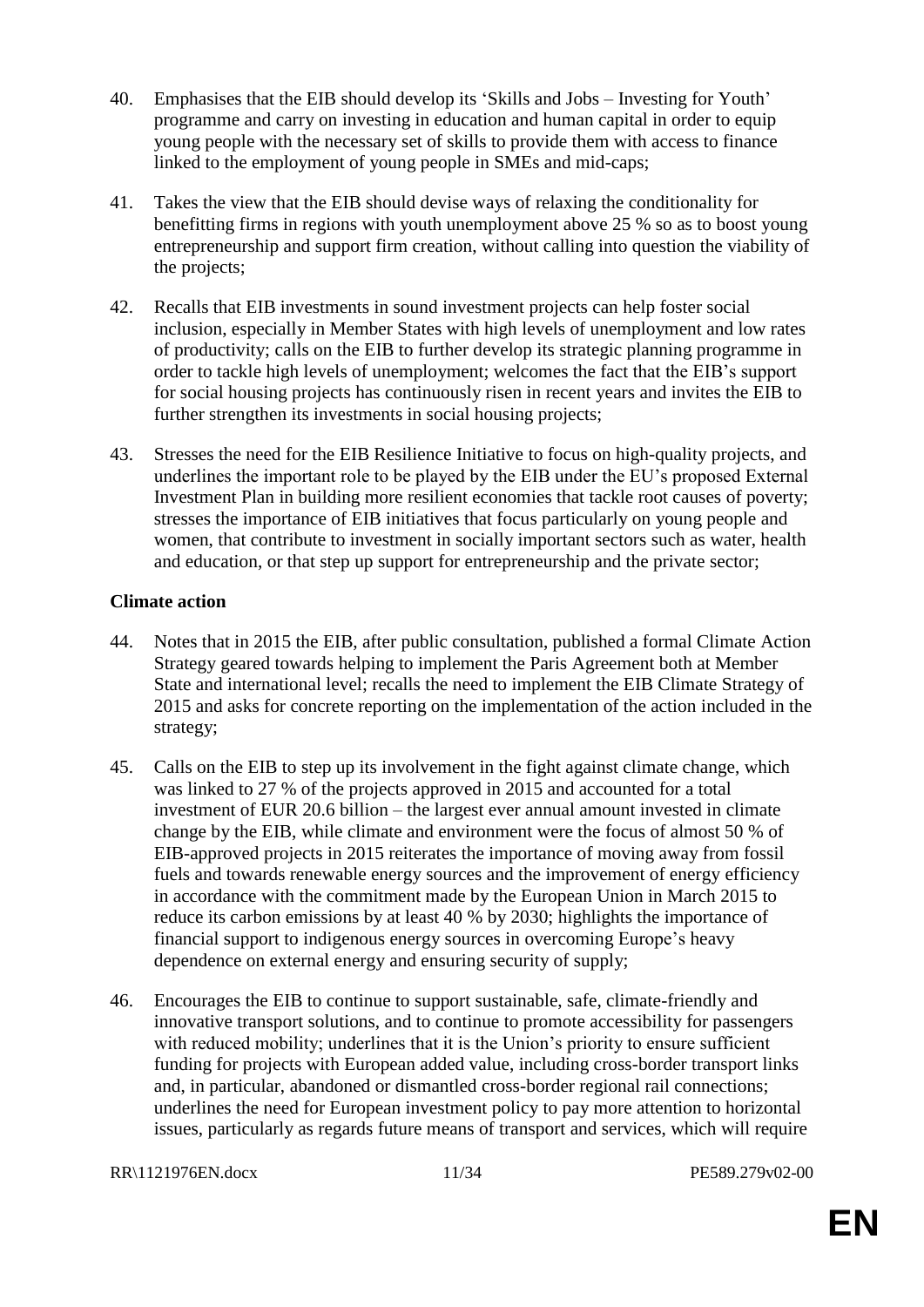the simultaneous and coherent development of alternative energy and telecommunications networks;

- 47. Stresses the importance in combating climate change of the goals set by COP 21 with regard to transport; underlines that the financial means should be available to bring about a modal shift from road to rail and waterborne and inland waterway transport; insists also that attention should be paid to investment in clean power and modern services for transport; proposes, to this end, that the capacities of financing tools that are specialised for this purpose, such as the European Clean Transport Facility (ECTF), be increased;
- 48. Emphasises that investments should be based on minimising external costs, including those caused by climate change, thereby reducing the challenges for public budgets of the future;
- 49. Calls on the Commission and the EIB to support investment in sustainable urban mobility, ideally based on sustainable urban mobility plans (SUMPs) with proper criteria for reducing congestion, climate change, air pollution, noise and road accidents;
- 50. Notes that in order to reduce the burden of infrastructure construction and maintenance on taxpayers, and on public finances in general, transport infrastructure projects of the PPP type should generally be based on the 'user pays' principle;
- 51. Recommends focusing lending operations on smaller-scale, off-grid decentralised renewable energy projects involving citizens and communities, and integrating the Energy Efficiency First principle into all EIB policies and operations;

#### **External lending mandate**

- 52. Recalls that the external policy of the EIB, and in particular the regional technical operational guidelines, should be consistent with the external action goals of the EU as defined in Article 21 TEU and the European Charter of Fundamental Rights;
- 53. Insists on the coherence and streamlining of all EU external action financial instruments, including the EIB 'Resilience' initiative, the future EU External Investment Plan and the revision of the EIB external mandate; expects in particular the updated regional technical operational guidelines or any equivalent document used to link EU objectives and EIB external action to be more detailed than hitherto;
- 54. Expects that, in the context of the revision of its external mandate, both arms of the budgetary authority will agree on an ambitious level regarding the allocation for the Eastern Neighbourhood region, taking into account that the ceiling in the Eastern Neighbourhood will be reached as of mid-2017 and the EIB may not be able to continue lending in the region for the entire period of the ELM;
- 55. Emphasises that EIB activities should contribute to the fulfilment of the Agenda 2030 and, to this end, calls on the EIB to reinforce its capacity to assess projects according to their impact on Agenda 2030 goals, including social, gender, environmental and climate impacts; welcomes the current work of the EIB to develop a gender strategy, the adoption of the EIB External Lending Mandate Climate Strategy in December 2015 and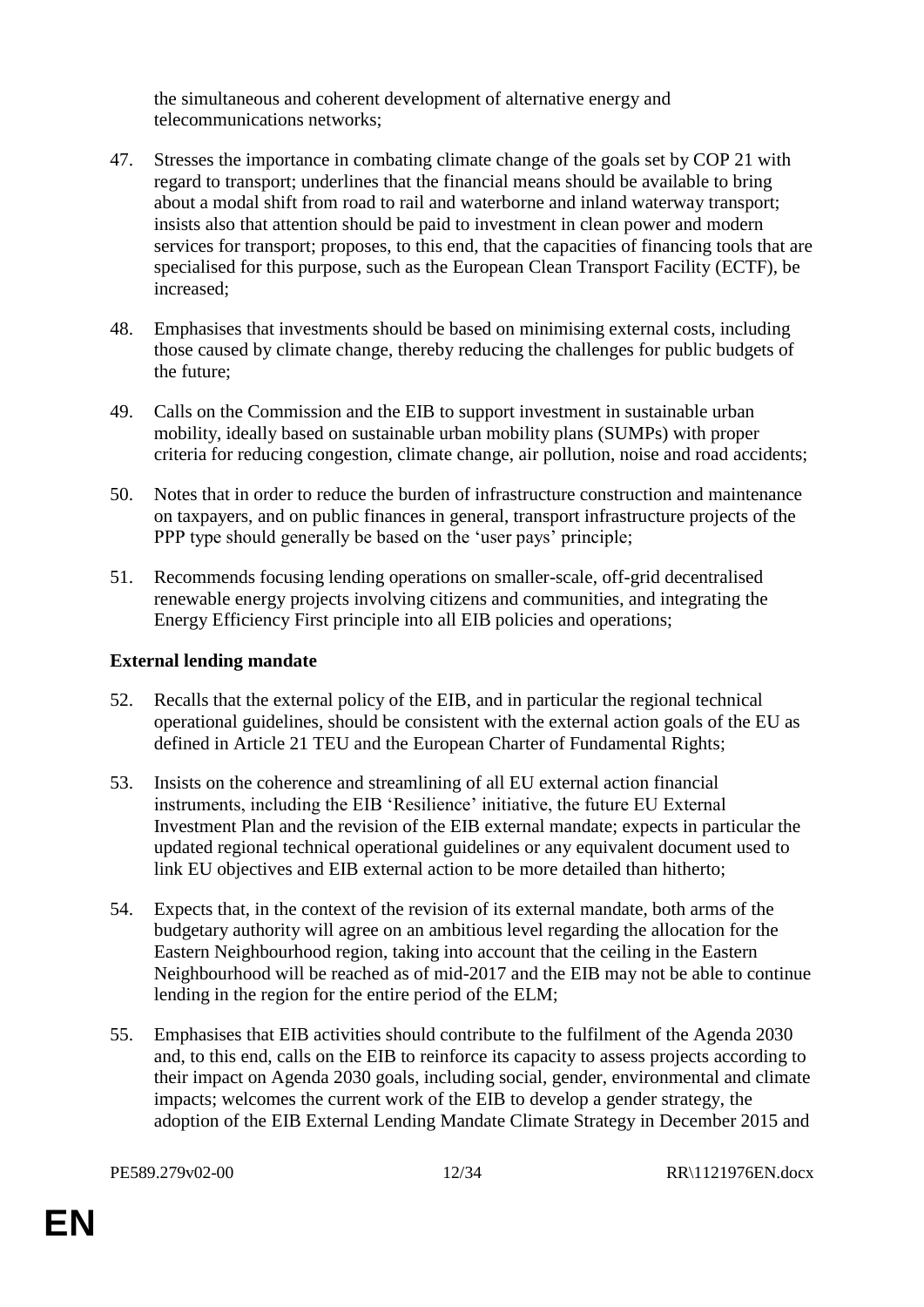the commitment to increase the share of climate-related projects to 35 % of its investments in developing countries by 2020; highlights the need for sound consultations of projects, including via the application of the principle of Free, Prior and Informed Consent (FPIC) with regard to affected indigenous communities in land-based and natural resource-based investments;

- 56. Welcomes the EIB's development operations under the Cotonou Agreement, and the External Lending Mandate for 2014-2020 which provides an EU guarantee covering the EIB's external operations up to EUR 30 billion; emphasises compliance with EU treaty obligations (including Article 21 of the TEU and Article 208 of the TFEU), with the EU Strategic Framework and Action Plan for Human Rights, with the European Charter of Fundamental Rights and with the Development Effectiveness Principles (including additionality, recipient country ownership, alignment with recipient country developing strategies and transparency in project selection); also points to the 2014 European Court of Auditors' special report No. 16 asking the Commission to ensure a documented assessment of the added value resulting from EU grants in terms of achieving EU development objectives;
- 57. Urges the EIB to improve the ex-ante and ex-post assessment of the impact of its projects outside the EU in order to ensure they are successfully implemented, generate real added-value and fully comply with the objective of sustainable and inclusive growth for local communities;
- 58. Welcomes the increase in transparency and accountability due to the EIB's Results Measurement (ReM) Framework; asks that a random sample of the nearly 400 projects that have gone through ReM assessment at appraisal be reassessed after completion by independent experts; asks that the results of this ex-post evaluation be reported to Parliament;
- 59. Recalls that for other financial intermediaries used by the EIB (commercial banks in particular, but also including microfinance institutions and cooperatives), in order to ensure a high level of transparency the EIB should ensure that intermediated loans are subject to the same transparency requirements as other types of loans;
- 60. Regrets that the EIB's report on its extra-EU activities is completely silent on the volume and number of non-performing EIB loans; asks that the EIB provide Parliament with an annual overview of payment deferrals and losses incurred in its sustainable development funding; asks that this information be structured by type of funding and region;
- 61. Calls for a political debate involving Parliament on the EIB's envisaged cooperation with the Asian Infrastructure Investment Bank (AIIB); notes with concern that so far the AIIB's governance structures do not foresee adequate involvement of shareholders in project financing decisions, and that the publicly available project documentation lacks any detail on the fulfilment of the environmental and social measures that the AIIB requires from its lenders; calls for the EIB to establish synergies and possibly to pool resources with other regional development banks in order to ensure that their activities are not in competition; regards it as important that the EIB should advocate high transparency and social and environmental performance standards in its cooperation with other development banks, as a condition for any capital involvement; calls on the

RR\1121976EN.docx 13/34 PE589.279v02-00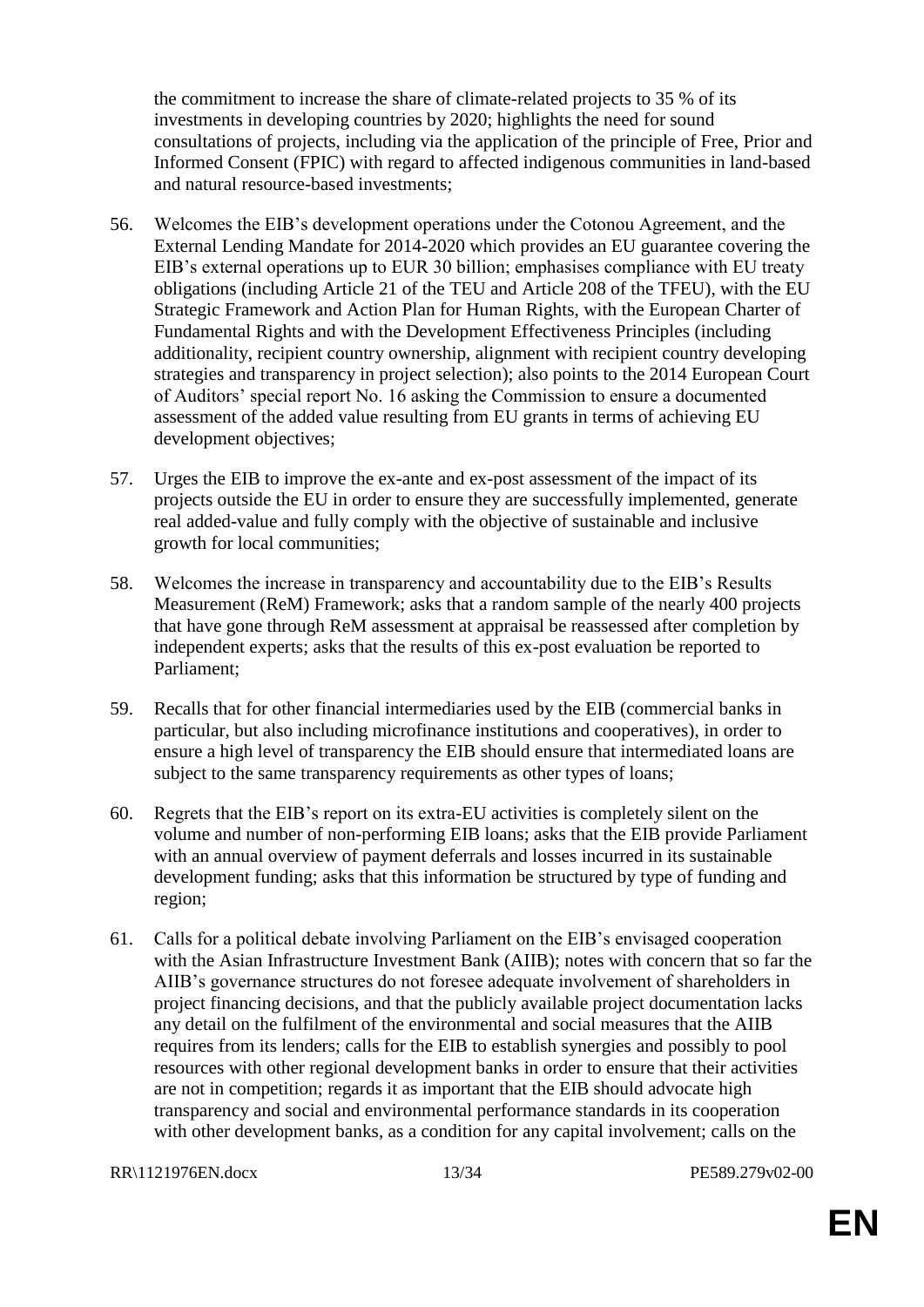EIB to ensure that companies participating in projects cofinanced by the EIB are required to adhere to the principle of equal pay and pay transparency and to the principle of gender equality as set out in Directive 2006/54/EC of the European Parliament and of the Council of 5 June 2006 on the implementation of the principle of equal opportunities and equal treatment of men and women in matters of employment and occupation; points out furthermore that when deciding which projects to finance, the EIB should take into account the corporate social responsibility measures taken by candidate companies;

- 62. Approves of the fact that the European Council has endorsed the EIB's initiative to rapidly mobilise additional financing in support of sustainable growth and social cohesion in Southern Neighbourhood and Western Balkans countries; recalls that the technical assistance facility of the EIB is an essential complement to approved financing, especially in the poor countries; calls on the EIB to take into account the local context when investing in third countries; urges the EIB to reinforce transparency on beneficial owners and the ultimate recipients of funding, especially when the financing in question relies on private equity funds; believes that the choice of financial intermediaries should be stricter;
- 63. Calls on the EIB to take into account the local context when investing in third countries; recalls that investing in third countries cannot be based solely on a profit maximisation approach but should also aim to generate long-term, private sector-led sustainable economic growth and reduce poverty through job creation and improved access to productive resources; believes that the choice of financial intermediaries should be stricter in this regard;
- 64. Notes that the EIB Resilience Initiative for the Southern Neighbourhood and the Western Balkans should be seen as complementing the Commission's new initiative to set up an External Investment Plan;
- 65. Stresses the need for increased visibility of the bank's involvement in project financing to various projects stakeholders, in particular outside the European Union, as this is crucial in order for local citizens to be aware of their right to appeal and lodge complaints at the Complaints Mechanism Office and with the European Ombudsman;
- 66. Calls on the EIB to focus its attention closely on developing countries, particularly those suffering from conflict and extreme poverty, and urges the EIB to continue actively to promote sustainable growth in developing countries; calls on the EIB to work alongside the African Development Bank (AfDB) to finance long-term investments in the service of economic development; welcomes the fact that EU grants are increasingly blended with EIB lending in order to achieve better project results in developing countries;
- 67. Takes note of the results of the Commission's mid-term review of the external lending mandate for the European Investment Bank (EIB); underlines that the EIB is operating under a development mandate and needs to be guided by the principle of policy coherence for development; urges the Commission to ensure that the projects financed by the EIB are in line with EU policies and respect European interests, and underlines the need for the EIB to work in line with the UN's Sustainable Development Goals (SDGs) in its capacity as the financial arm of the EU;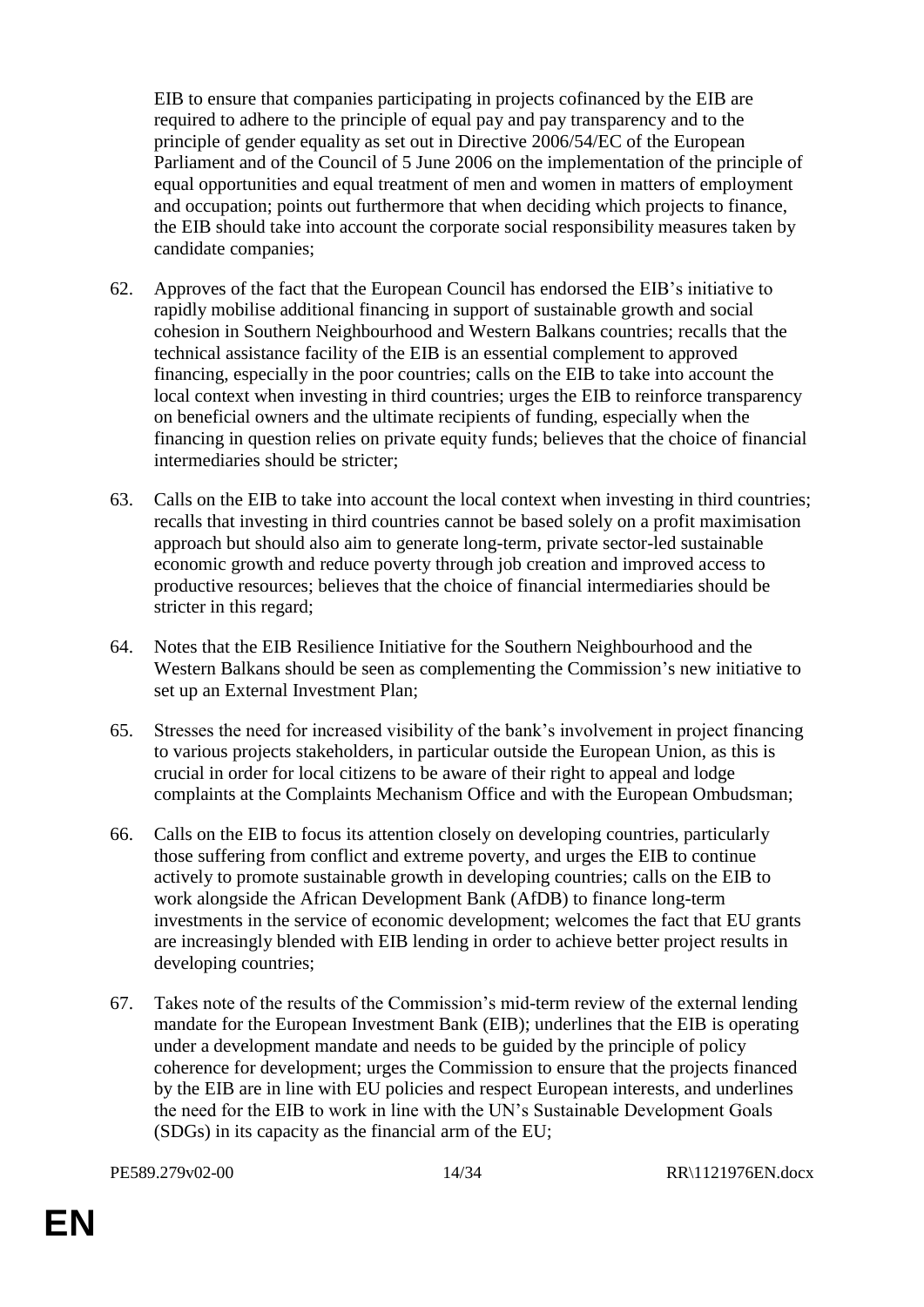- 68. Takes note of the positive fact that in some regions the volumes of funds allocated at mid-term represent a high percentage of the regional ceiling; regards this as an indication that a more precise targeting on the Union's priorities in order to improve the response to external policy objectives, for example in response to the migration crisis, is both possible and desirable;
- 69. Calls on the Commission to establish a framework for annual reporting by the EIB on its operations outside the EU as regards compliance with the general principles guiding the Union's external action; supports the conclusion of the mid-term review that the EIB's Regional Technical Operational Guidelines should, in close cooperation with the EEAS, be updated in order to better reflect the EIB's alignment with Union priorities; calls on the Commission to use this update for establishing the bases for EIB reporting on Article 21 TEU compliance; considers that the optional additional amount for the EIB should be released only if progress on such reporting is achieved;
- 70. Calls on the EIB to pay greater attention to the impact its operations have on human rights and labour rights, and to further develop its policy on social standards into a human rights policy in the area of banking; suggests, for this purpose, the inclusion of human rights benchmarks in its project evaluations;

#### **Refugee crisis and migration within the EU**

- 71. Asks the EIB to continue its action to tackle migrant and refugee flows by financing emergency projects in destination and transit countries and, where possible, by making long-term commitments to projects which aim to create jobs and boost growth in the countries of origin;
- 72. Asks the EIB to continue its social housing project lending in order to cope with the arrival of a large number of refugees in the EU Member States, especially in Greece and Italy;
- 73. Insists on the need for the EIB to ensure a higher level of transparency and accountability; underlines the fact that the EIB submits three different reports on its activities to the European Parliament every year and that the EIB President and staff regularly attend hearings at the request of the European Parliament and its various committees; considers that there is still room for improvement, however, with regard to increased parliamentary oversight of the EIB's activities; reiterates its call, in this regard, for the signing of an interinstitutional agreement between the EIB and Parliament on the exchange of information, including the possibility for Members to address written questions to the President of the EIB;
- 74. Welcomes the EIB's commitment to tackle the phenomenon of forced migration and to take action in countries particularly affected by the migration crisis, including strengthening humanitarian action and providing support for economic growth, the construction of infrastructure and job creation; welcomes, in this regard, the EIB's Crisis Response and Resilience Initiative, which aims to increase the volume of aid for countries in Europe's southern neighbourhood and in the Balkans by EUR 6 billion; calls for this initiative to lead to genuine additionality as regards current EIB activities in the region;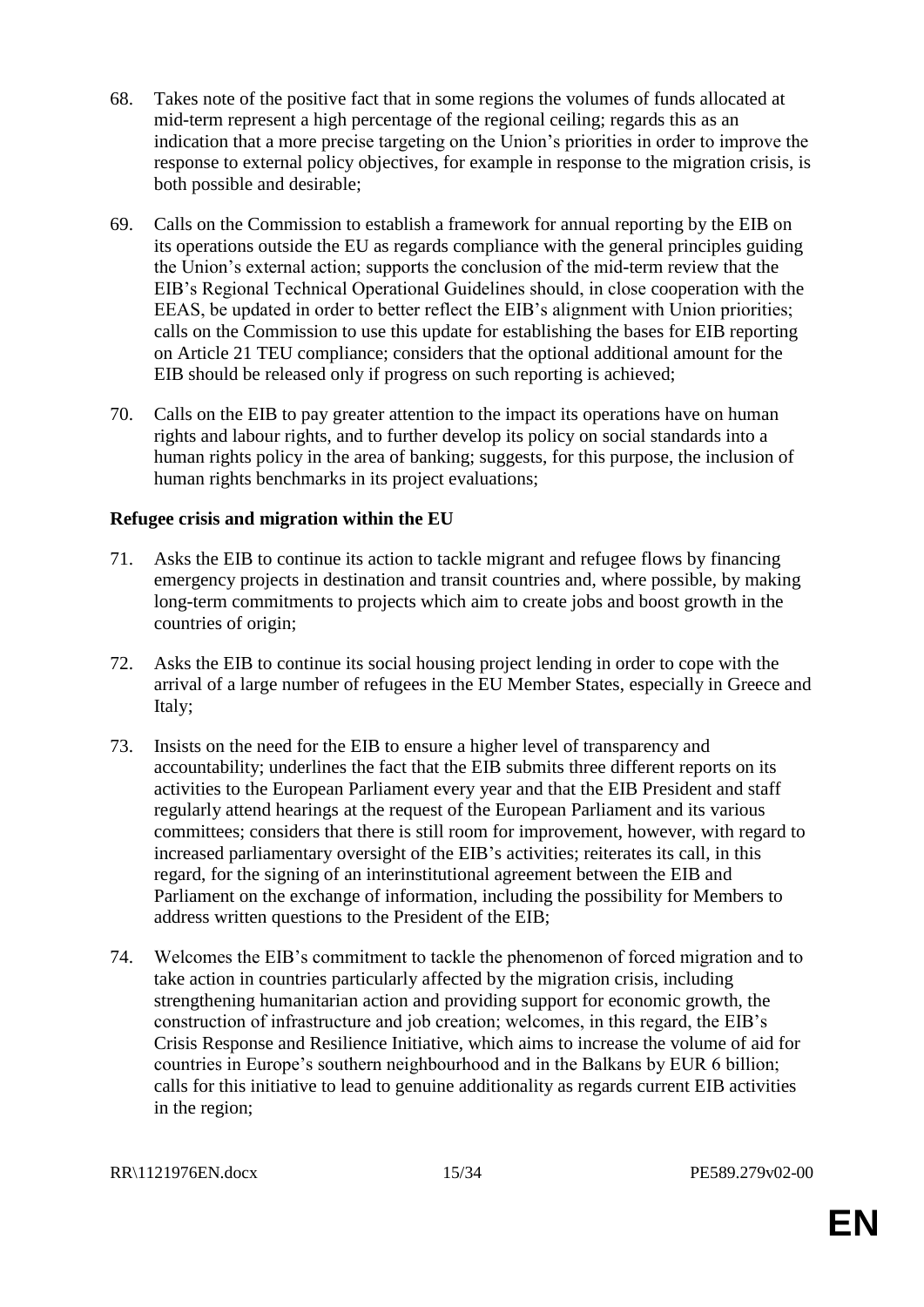- 75. Calls on the EIB to rapidly implement the 'Migration for ACP countries' package, and insists that funded projects must focus as a priority on the prevention of forced migration in the sub-Saharan region;
- 76. Welcomes the Commission's proposal to set up a European External Investment Plan (EEIP) which aims at tackling the root causes of migration, by contributing to the achievement of the SDGs; in this regard, looks forward to seeing the EIB play a significant role, in particular by providing additional financing to private-sector beneficiaries;
- 77. Calls on the EIB to implement stringent criteria on conflict of interest, fraud and corruption in order to safeguard public interest;
- 78. Calls on the EIB to improve the participation of national governments and regional and local authorities; encourages the EIB to facilitate the exchange of best practices and to strengthen the involvement of the EIB's national offices;
- 79. Instructs its President to forward this resolution to the Council, the Commission, the EIB, and the governments and parliaments of the Member States.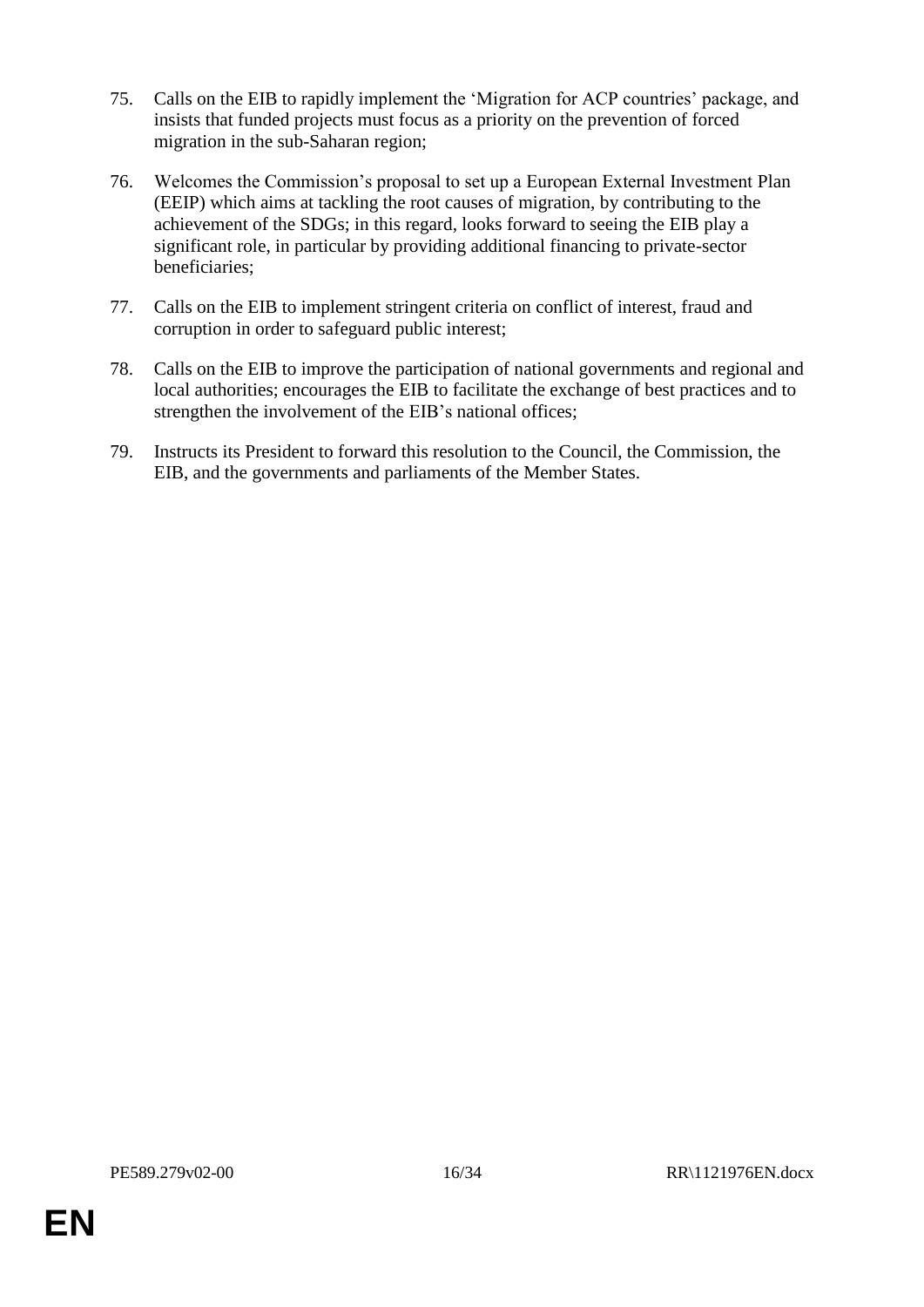11.11.2016

## **OPINION OF THE COMMITTEE ON BUDGETS (\*)**

for the Committee on Economic and Monetary Affairs

on the Annual Report on the Financial Activities of the European Investment Bank (2016/2099(INI))

Rapporteur(\*): Eider Gardiazabal Rubial

(\*) Associated committee – Rule 54 of the Rules of Procedure

### **SUGGESTIONS**

The Committee on Budgets calls on the Committee on Economic and Monetary Affairs, as the committee responsible, to incorporate the following suggestions into its motion for a resolution:

- 1. Considers that the EIB, as 'the EU bank' incorporated and governed by the Treaties and relevant annexed Protocol, must live up to this particular status, which entails particular rights and responsibilities; observes that the bank is playing a key role in implementing an ever greater number of financial instruments leveraging on EU budgetary funds;
- 2. Draws attention to the numerous calls on the EIB to catalyse and facilitate best practice dissemination throughout Member States, in particular through the relevant national promotional banks and institutions that constitute a major tool for a coordinated EU response to the low level of investment;
- 3. Recalls the agreement<sup>1</sup> by the European Parliament and the Council to address the issue of the treatment of the European Investment Fund's dividends in the framework of the next revision of the financial rules applicable to the general budget of the Union or, at the latest, in the context of the interim report on the achievement of the objectives set therein, to be delivered by Commission by 31 December 2016;

 $\overline{a}$ 

<sup>&</sup>lt;sup>1</sup> Stated in the Annex to Decision No 562/2014/EU of the European Parliament and of the Council of 15 May 2014 on the participation of the European Union in the capital increase of the European Investment Fund (OJ L 156, 24.5.2014, p. 1).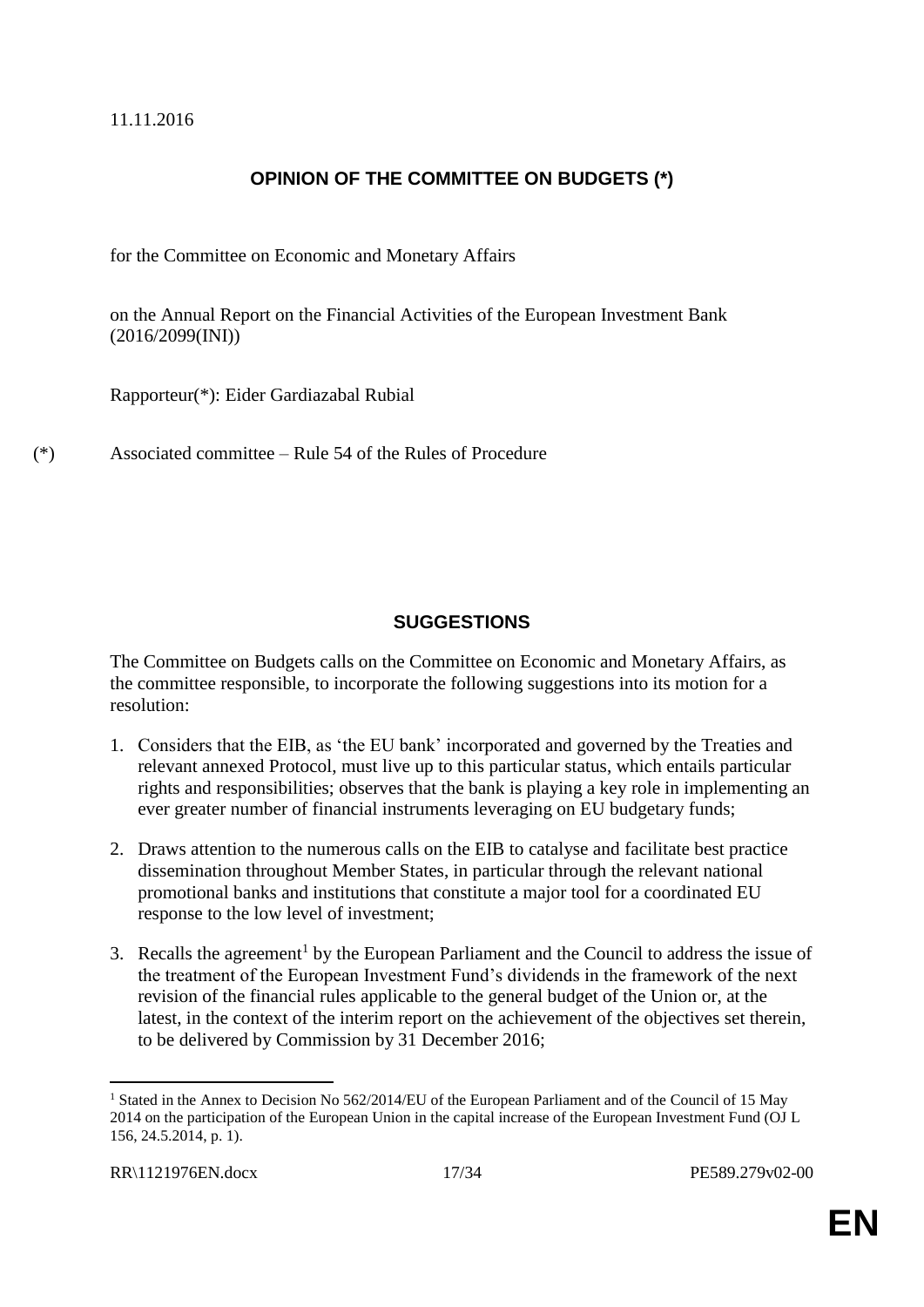- 4. Considers that the information currently made available to citizens and to the budgetary authority on financial instruments could be improved in terms of completeness, timeliness and exploitability for making informed decisions on budgetary allocations, future EU financial rules and the future EU financial framework; expects the EIB to contribute actively to the EU budget's legibility, given its unique expertise and position; feels that it is particularly necessary to set up 'information channels' leading to regional and local government bodies so that they can receive higher-quality information in a timely manner on financial possibilities; calls on the EIB to develop its transparency policy by duly taking into account the decisions of the European Ombudsman;
- 5. Considers that the role of the EIB after the entry into force of the European Fund for Strategic Investments has been greatly enhanced and welcomes in this respect the proposal to extend EFSI beyond the initial period foreseen;
- 6. Expects the EIB to continue to work with the Commission and Member States in order to address systemic shortcomings that prevent certain regions or countries from taking full advantage of the EIB's financial activities;
- 7. Insists on the coherence and streamlining of all EU external action financial instruments, including the EIB 'Resilience' initiative, the future EU External Investment Plan and the revision of the EIB external mandate; expects in particular the updated regional technical operational guidelines or any equivalent document used to link EU objectives and EIB external action to be more detailed than hitherto;
- 8. Expects that, in the context of the revision of its external mandate, both arms of the budgetary authority will agree on an ambitious level regarding the allocation for the Eastern Neighbourhood region, taking into account that the ceiling in the Eastern Neighbourhood will be reached as of mid-2017 and the EIB may not be able to continue lending in the region for the entire period of the ELM;
- 9. Calls on the EIB to establish a new, responsible taxation policy and to transpose good governance requirements in its contracts with all selected financial intermediaries in line with the 'External Strategy for Effective Taxation'; expects that the forthcoming EIB Tax Action Plan will lead to an improved quality of information on ultimate beneficiaries and to the prevention of transactions with financial intermediaries that have a negative record in terms of transparency, fraud or corruption, or are registered in offshore financial centres or tax havens;
- 10. Calls on the EIB to assess and apply swiftly the provisions of the EU anti-tax avoidance directive adopted by the Council on 12 July 2016, as well as the revised administrative cooperation directive adopted by the Council on 25 May 2016.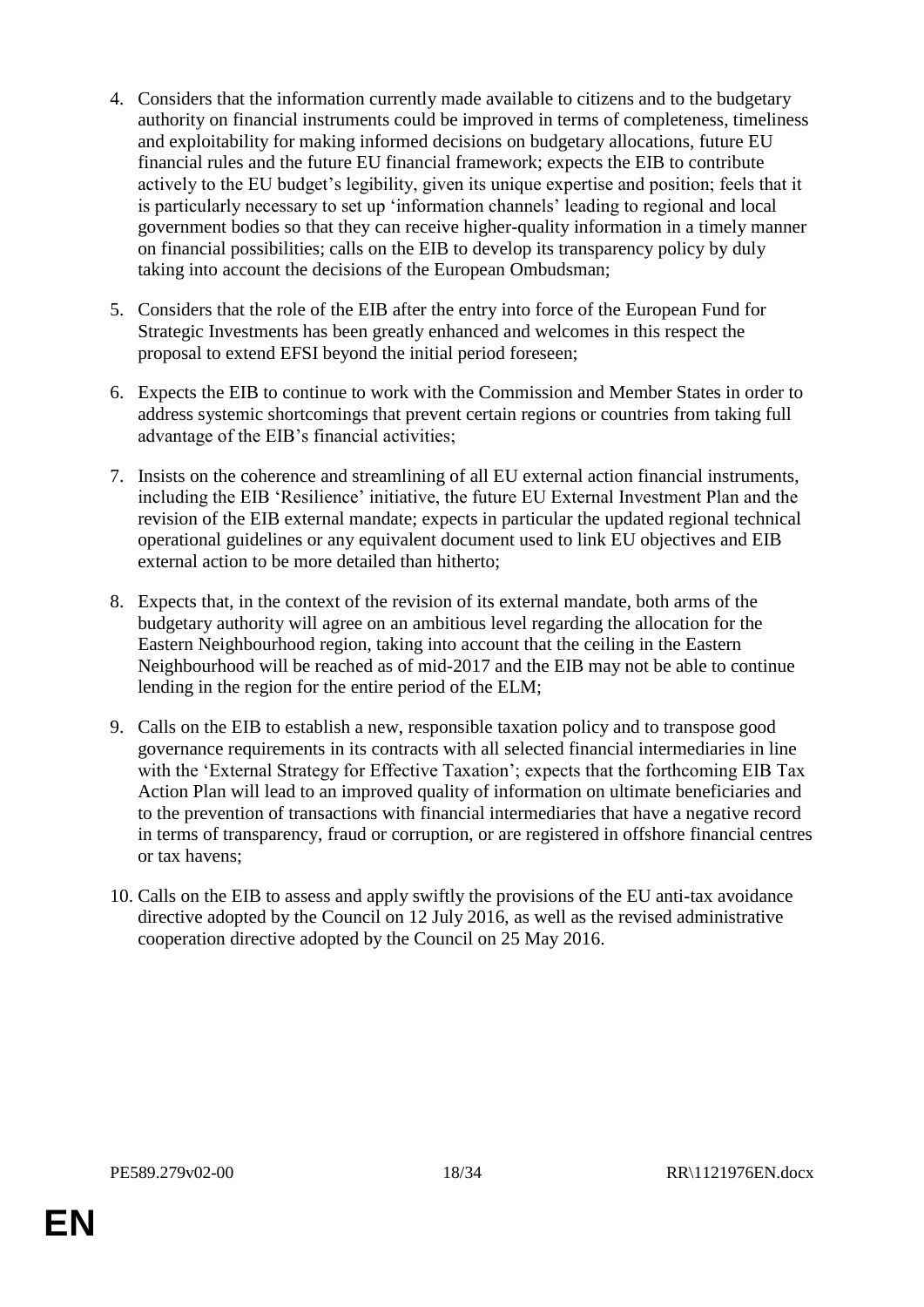| Date adopted                                                | 10.11.2016                                                                                                                                                                                                                                                                                                                                                                                                                                                                        |
|-------------------------------------------------------------|-----------------------------------------------------------------------------------------------------------------------------------------------------------------------------------------------------------------------------------------------------------------------------------------------------------------------------------------------------------------------------------------------------------------------------------------------------------------------------------|
| <b>Result of final vote</b>                                 | 27<br>$+$ :<br>∹.<br>$\theta$ :                                                                                                                                                                                                                                                                                                                                                                                                                                                   |
| Members present for the final vote                          | Jean Arthuis, Richard Ashworth, Reimer Böge, Lefteris Christoforou,<br>Jean-Paul Denanot, Gérard Deprez, José Manuel Fernandes, Eider<br>Gardiazabal Rubial, Jens Geier, Esteban González Pons, Ingeborg<br>Gräßle, Monika Hohlmeier, Vladimír Maňka, Ernest Maragall, Clare<br>Moody, Siegfried Mureșan, Liadh Ní Riada, Jan Olbrycht, Paul Rübig,<br>Patricija Šulin, Indrek Tarand, Isabelle Thomas, Inese Vaidere, Monika<br>Vana, Daniele Viotti, Marco Zanni, Auke Zijlstra |
| Substitutes present for the final vote                      | Stanisław Ożóg, Nils Torvalds, Tomáš Zdechovský                                                                                                                                                                                                                                                                                                                                                                                                                                   |
| Substitutes under Rule 200(2) present<br>for the final vote | John Stuart Agnew                                                                                                                                                                                                                                                                                                                                                                                                                                                                 |

## **RESULT OF FINAL VOTE IN COMMITTEE ASKED FOR OPINION**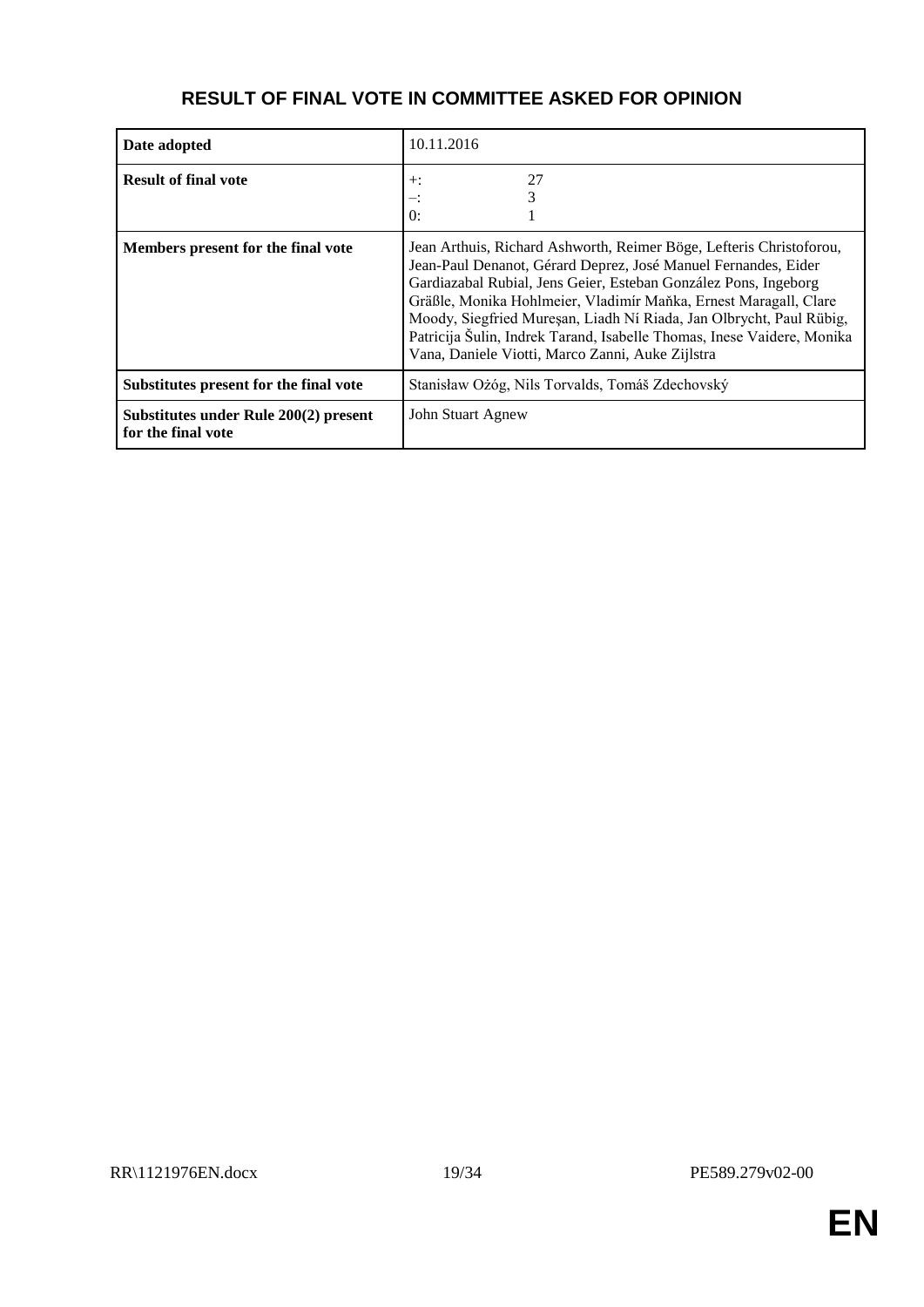#### **OPINION OF THE COMMITTEE ON DEVELOPMENT**

for the Committee on Economic and Monetary Affairs

on Annual Report on the Financial Activities of the European Investment Bank (2016/2099(INI))

Rapporteur: Bernd Lucke

#### **SUGGESTIONS**

The Committee on Development calls on the Committee on Economic and Monetary Affairs, as the committee responsible, to incorporate the following suggestions into its motion for a resolution:

- 1. Emphasises that EIB activities should contribute to the fulfilment of the Agenda 2030 and, to this end, calls on the EIB to reinforce its capacity to assess projects according to their impact on Agenda 2030 goals, including social, gender, environmental and climate impacts; welcomes the current work of the EIB to develop a gender strategy, the adoption of the EIB External Lending Mandate Climate Strategy in December 2015 and the commitment to increase the share of climate-related projects to 35 % of its investments in developing countries by 2020; highlights the need of sound consultations of projects, including via the application of the principle of Free, Prior and Informed Consent (FPIC) with regards to affected indigenous communities in land-based and natural resource-based investments;
- 2. Welcomes the EIB's development operations under the Cotonou Agreement, and the External Lending Mandate for 2014-2020 which provides an EU guarantee covering the EIB's external operations up to EUR 30 billion; emphasises compliance with EU treaty obligations (including Article 21 of the TEU and Article 208 of the TFEU), with the EU Strategic Framework and Action Plan for Human Rights, with the European Charter of Fundamental Rights and with the Development Effectiveness Principles (including additionality, recipient country ownership, alignment with recipient country developing strategies and transparency in project selection); also points to the 2014 European Court of Auditors' special report No. 16 asking the Commission to ensure a documented assessment of the added value resulting from EU grants in terms of achieving EU development objectives;
- 3. Welcomes the increase in transparency and accountability due to the EIB's Results Measurement (ReM) Framework; asks that a random sample of the nearly 400 projects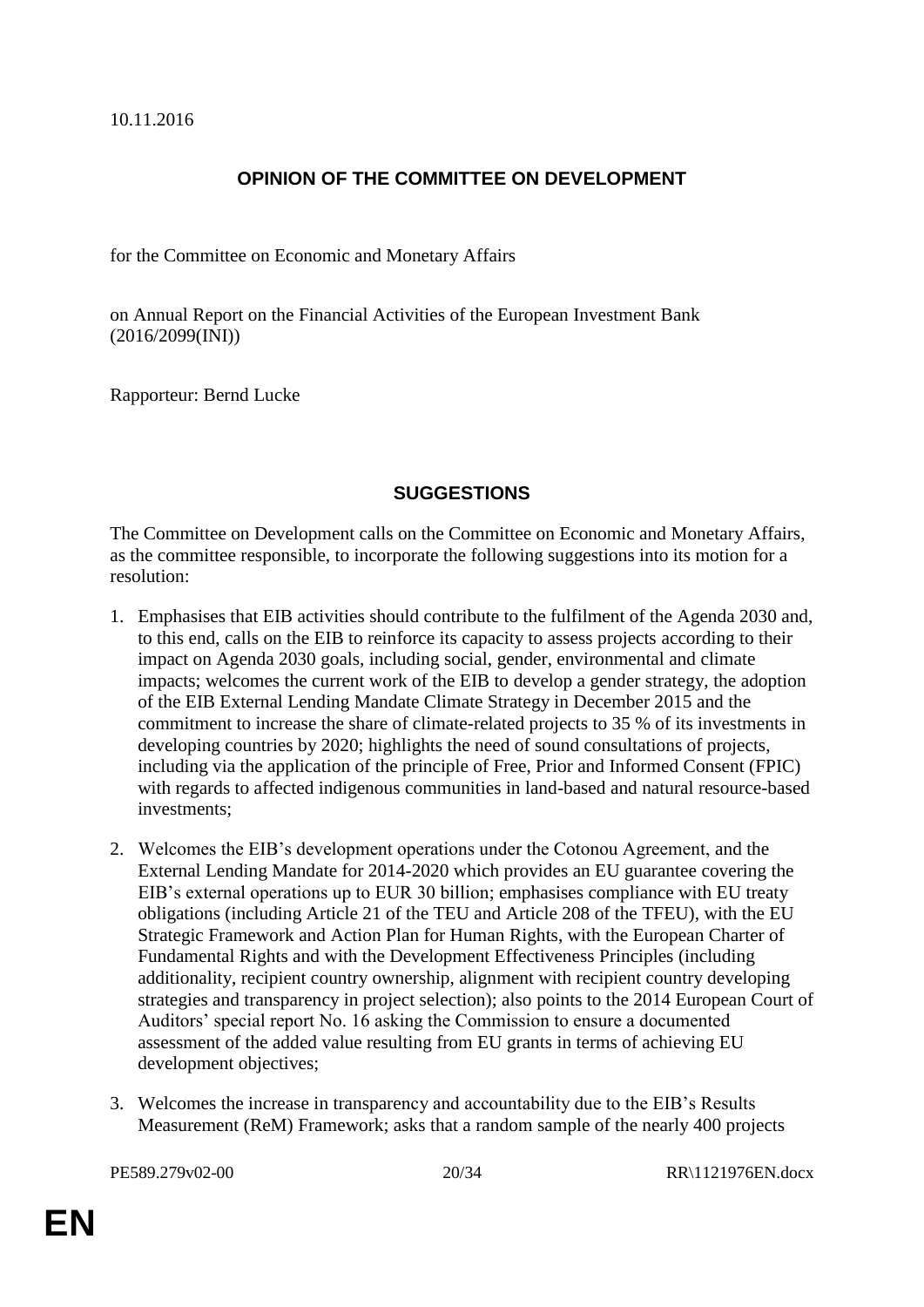that have gone through ReM assessment at appraisal be reassessed after completion by independent experts; asks that the results of this ex-post evaluation be reported to Parliament;

- 4. Is concerned that many of the private equity instruments the EIB is using as financial intermediaries are located in countries suspected to be tax havens and secrecy jurisdictions; supports the Commission's 2016 External Strategy for Effective Taxation on compliance with international tax transparency standards (including promoting international country-by-country reporting); calls on the EIB to reinforce its due diligence activities so as to improve the quality of information on ultimate beneficiaries, and to effectively prevent transactions with financial intermediaries with a negative record in terms of transparency, fraud, corruption, organised crime, money laundering and harmful social and environmental impacts; calls on the EIB to ensure effective measures to tackle tax evasion and to review its policy on non-cooperative jurisdictions (NCJ policy);
- 5. Recalls that for other financial intermediaries used by the EIB (commercial banks in particular, but also including microfinance institutions and cooperatives), in order to ensure a high level transparency, the EIB should ensure that intermediated loans are subject to the same transparency requirements as other types of loans;
- 6. Welcomes the EIB's role in local private-sector development; points out that the EIB's support for microfinance was particularly successful, with just EUR 184 million microcredits sustaining 230 500 jobs in microenterprises, while close to EUR 3 billion loans to SMEs and midcaps have proved much less effective, sustaining only 531 880 jobs; points out that the leverage ratio of microfinance investment vehicles was also considerably higher than that of private equity funds; points out that microcredits have a strong gender perspective, generating twice as many jobs for women as for men; asks the EIB to devote more resources to microfinances; calls on the Commission and the Member States to acknowledge this success by means of an increase in the budget provisioning for micro credits in the EU's external lending mandate; regrets that the EIB has not supported any microfinance institution outside the ACP region and demands that similar microfinance support be provided to all other developing countries where the EIB is active;
- 7. Welcomes the fact that, in recent years, the EIB has placed greater emphasis on supporting SMEs; is concerned that the EIB's funding may be biased in favour of larger enterprises by targeting the number of jobs sustained (which includes pre-existing jobs without risk of layoffs); asks that the EIB target and report not only jobs sustained, but also jobs created by its funding activities, and aim at complying with ILO standards;
- 8. Calls on the EIB to require that companies participating in projects co-financed by the EIB adhere to the principle of equal opportunities and equitable treatment of men and women in matters of pay, employment and occupation; calls on the EIB, when deciding which projects to finance, to take into account the corporate social responsibility measures taken by candidate companies;
- 9. Stresses the need for increased visibility of the bank's involvement in project financing to various projects stakeholders, in particular outside the European Union, as this is crucial in order for local citizens to be aware of their right to appeal and lodge complaints at the Complaints Mechanism Office and the European Ombudsman;

RR\1121976EN.docx 21/34 PE589.279v02-00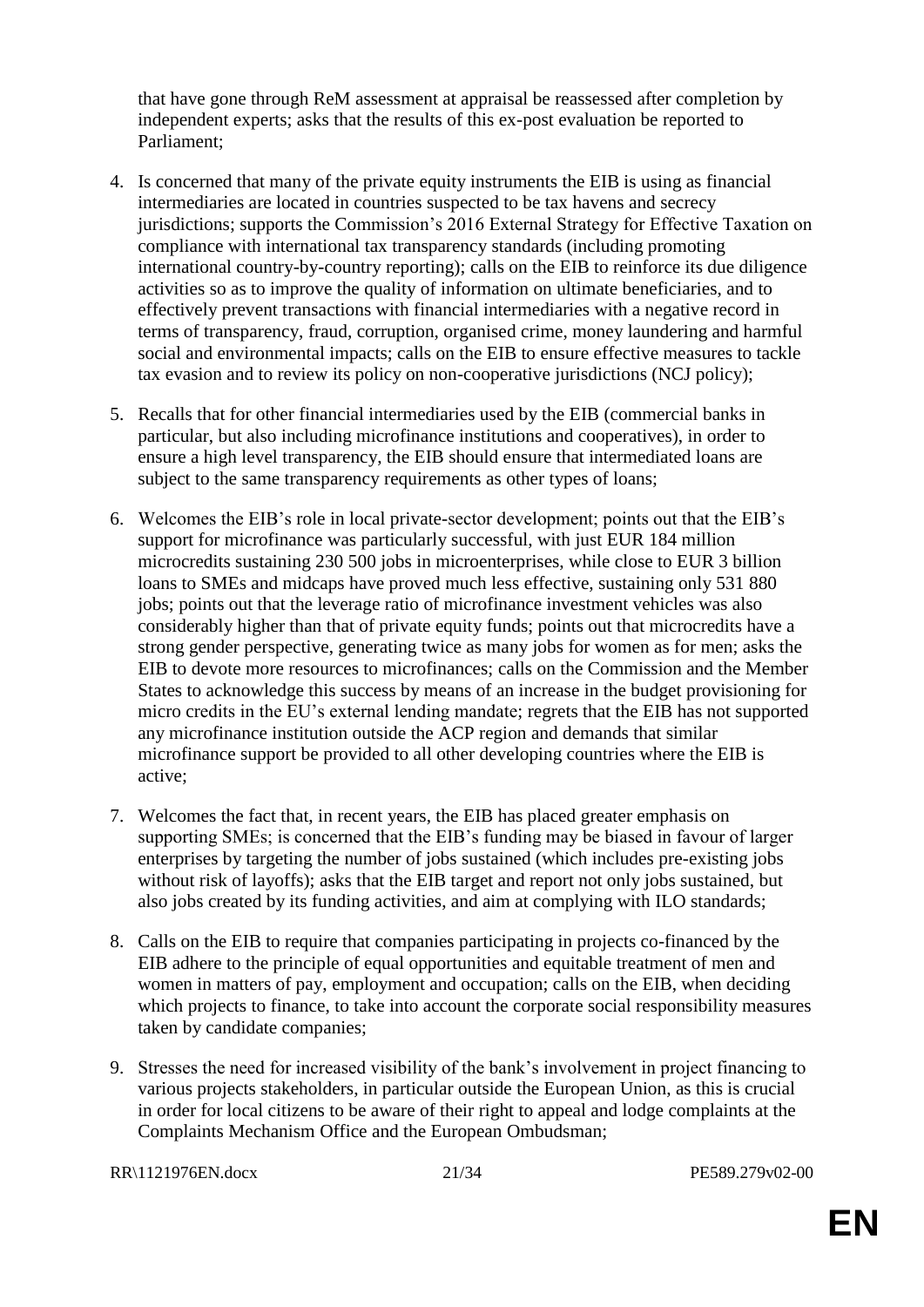- 10. Asks the EIB to ensure that all companies and financial institutions involved in its transactions disclose information regarding beneficial ownership of any legal structure directly or indirectly related to the company, including trusts, foundations and bank accounts;
- 11. Recalls that the international private financial sector should not be used by the EIB as a primary vehicle for channelling development funding to local and indigenous private companies. Believes that, as a result of screening by financial intermediaries, both ex-ante and ex-post phases would use up too many resources without necessarily promoting a positive outcome, and that this could divert capacity from efforts to support local public and private sectors directly in line with a development logic of mobilising domestic resources and capacities;
- 12. Recalls the need to support local SME projects pursuing sustainable and long-term investments and providing employment in the fields of innovation, R&D and energy efficiency;
- 13. Regrets that the EIB's report on its extra-EU activities is completely silent on the volume and number of non-performing EIB loans; asks that the EIB provide Parliament with an annual overview of payment deferrals and losses incurred in its sustainable development funding; asks that this information be structured by type of funding and region;
- 14. Stresses the need for the EIB Resilience Initiative to focus on high-quality projects, and underlines the important role to be played by the EIB under the EU's proposed External Investment Plan in building more resilient economies that tackle root causes of poverty; stresses the importance of EIB initiatives that focus particularly on young people and women, that contribute to investment in socially important sectors such as water, health and education or that step up support for entrepreneurship and the private sector;
- 15. Calls on the EIB to focus its attention closely on developing countries, particularly those suffering from conflict and extreme poverty, and urges the EIB to continue actively to promote sustainable growth in developing countries; calls on the EIB to work alongside the African Development Bank (AfDB) to finance long-term investments in the service of economic development; welcomes the fact that EU grants are increasingly blended with EIB lending in order to achieve better project results in developing countries.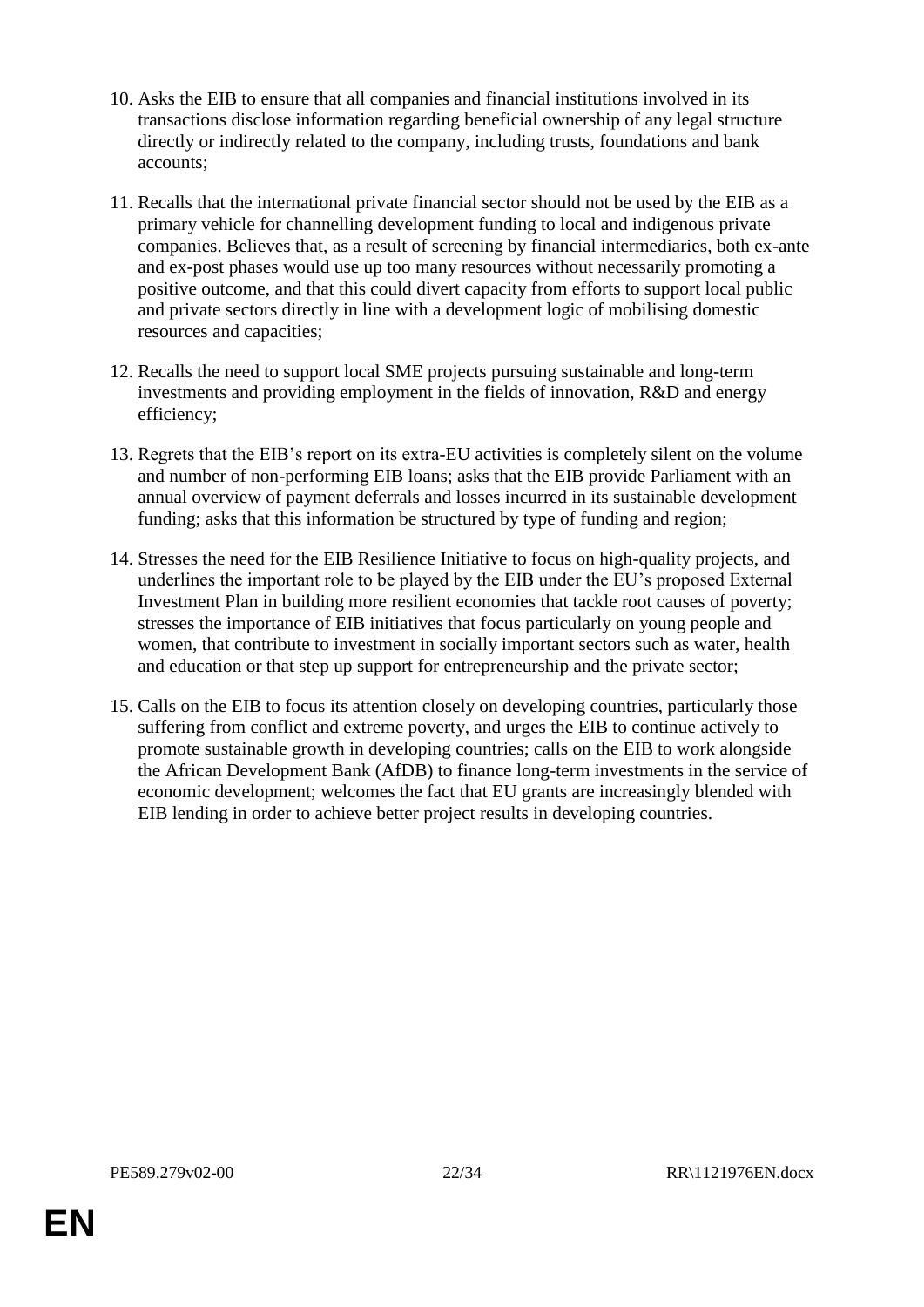| Date adopted                                                | 8.11.2016                                                                                                                                                                                                                                                                                                                   |
|-------------------------------------------------------------|-----------------------------------------------------------------------------------------------------------------------------------------------------------------------------------------------------------------------------------------------------------------------------------------------------------------------------|
| <b>Result of final vote</b>                                 | 19<br>$+$ :<br>$\theta$ :                                                                                                                                                                                                                                                                                                   |
| Members present for the final vote                          | Louis Aliot, Nicolas Bay, Beatriz Becerra Basterrechea, Ignazio Corrao,<br>Raymond Finch, Enrique Guerrero Salom, Maria Heubuch, Teresa<br>Jiménez-Becerril Barrio, Arne Lietz, Linda McAvan, Norbert Neuser,<br>Cristian Dan Preda, Elly Schlein, Eleni Theocharous, Paavo Väyrynen,<br>Bogdan Brunon Wenta, Anna Záborská |
| Substitutes present for the final vote                      | Marina Albiol Guzmán, Bernd Lucke, Judith Sargentini, Patrizia Toia                                                                                                                                                                                                                                                         |
| Substitutes under Rule 200(2) present<br>for the final vote | Maria Grapini                                                                                                                                                                                                                                                                                                               |

## **RESULT OF FINAL VOTE IN COMMITTEE ASKED FOR OPINION**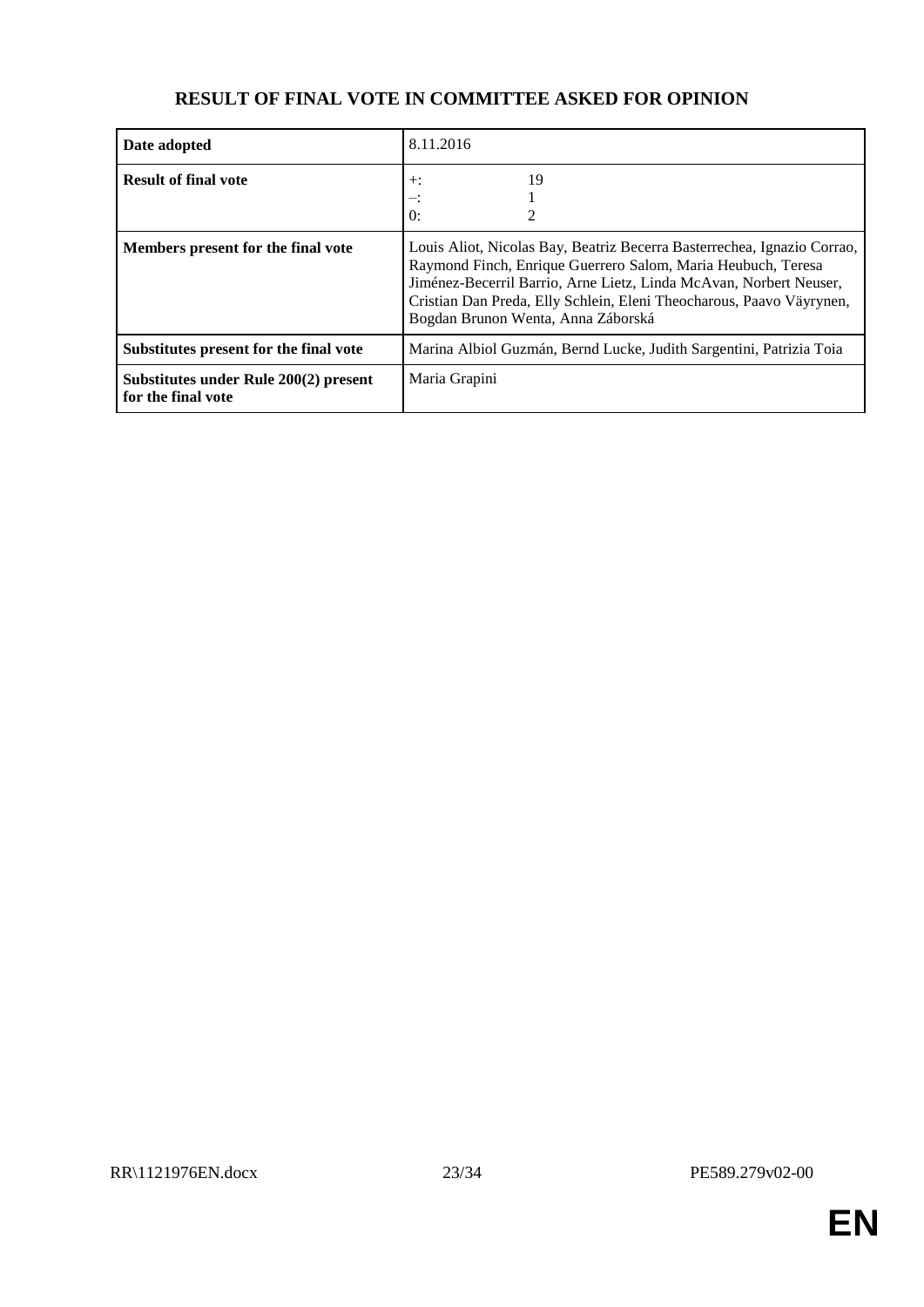24.11.2016

## **OPINION OF THE COMMITTEE ON INTERNATIONAL TRADE**

for the Committee on Economic and Monetary Affairs

on Annual Report on the Financial Activities of the European Investment Bank (2016/2099(INI))

Rapporteur: Yannick Jadot

### **SUGGESTIONS**

The Committee on International Trade calls on the Committee on Economic and Monetary Affairs, as the committee responsible, to incorporate the following suggestions into its motion for a resolution:

- 1. Takes note of the results of the Commission's mid-term review of the external lending mandate for the European Investment Bank (EIB); underlines that the EIB is operating under a development mandate and needs to be guided by the principle of policy coherence for development; urges the Commission to ensure that the projects financed by the EIB are in line with EU policies and respect European interests, and underlines the need for the EIB to work in line with the UN's Sustainable Development Goals (SDGs) in its capacity as the financial arm of the EU;
- 2. Takes note of the positive fact that in some regions the volumes of funds allocated at midterm represent a high percentage of the regional ceiling; regards this as an indication that a more precise targeting on the Union's priorities in order to improve the response to external policy objectives, for example in response to the migration crisis, is both possible and desirable;
- 3. Calls on the Commission to establish a framework for annual reporting by the EIB on its operations outside the EU as regards compliance with the general principles guiding the Union's external action; supports the conclusion of the mid-term review that the EIB's Regional Technical Operational Guidelines should, in close cooperation with the EEAS, be updated in order to better reflect the EIB's alignment with Union priorities; calls on the Commission to use this update for establishing the bases for EIB reporting on Article 21 TEU compliance; considers that the optional additional amount for the EIB should be released only if progress on such reporting is achieved;
- 4. Welcomes any further initiative by the EIB to enhance transparency and ensure that stakeholders are consulted in a detailed and constant fashion, as it is essential that the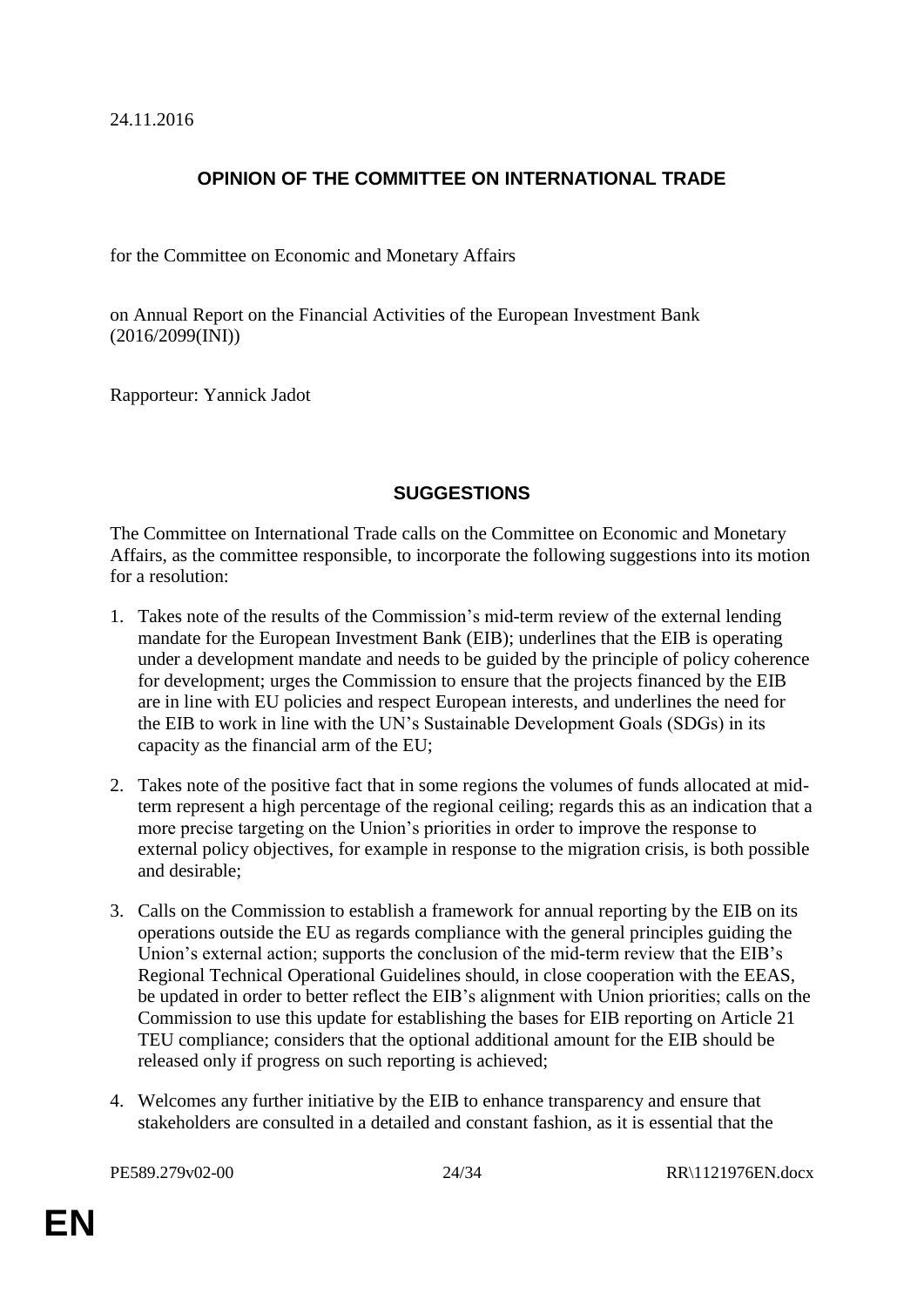funds provided by Member State governments be subject to the highest standards regarding effectiveness and accountability; calls on the EIB to improve appropriate access to information, not only for the European Parliament and other institutions but also for the general public, especially with regard to the system of contracts and subcontracts and the financial data concerning projects financed by the EIB;

- 5. Calls on the EIB to pay greater attention to the impact its operations have on human rights and labour rights, and to further develop its policy on social standards into a human rights policy in the area of banking; suggests, for this purpose, the inclusion of human rights benchmarks in its project evaluations;
- 6. Welcomes the fact that the EIB's quantitative targets for climate-related actions are well on track; suggests introducing stricter qualitative criteria on what is counted as climate action, for example lowering emission thresholds to 350g CO2/kWh so that only the most efficient fossil fuel power plants receive support; calls on the EIB to design ambitious action plans under its new climate strategy, in order to strengthen its position as a leader in the climate field, especially an ambitious timetable for the phasing-out of all support for fossil fuels;
- 7. Recommends focusing lending operations on smaller-scale, off-grid decentralised renewable energy projects involving citizens and communities, and integrating the Energy Efficiency First principle into all EIB policies and operations;
- 8. Welcomes the EIB's commitment to tackle the phenomenon of forced migration and to take action in countries particularly affected by the migration crisis, including strengthening humanitarian action and providing support for economic growth, the construction of infrastructure and job creation; welcomes, in this regard, the EIB's Crisis Response and Resilience Initiative, which aims to increase the volume of aid for countries in Europe's southern neighbourhood and in the Balkans by EUR 6 billion; calls for this initiative to lead to genuine additionality as regards current EIB activities in the region;
- 9. Calls on the EIB to rapidly implement the 'Migration for ACP countries' package, and insists that funded projects must focus as a priority on the prevention of forced migration in the sub-Saharan region;
- 10. Calls on the EIB to continue improving its communication with financial intermediaries so that the latter can better inform the beneficiaries of the EIB financing opportunities at their disposal; welcomes, in this regard, the recently established mechanism whereby lending institutions using EIB funds to finance a project must send a letter to the beneficiary explicitly stating the use of EIB financing;
- 11. Welcomes the EIB's financing activity in the area of infrastructure and transport, as these projects significantly increase the potential of trade and can have a leverage effect in the internationalisation of SMEs, especially in regions with geographical disadvantages;
- 12. Stresses that access to finance is one of the most pressing challenges for SMEs; underlines the need for an EIB strategy to enable further and improved access to funding for SMEs, including through trade facilitation programmes and initiatives such as the European Progress Microfinance facility and the new facilities for financing European and Latin American/Caribbean SME trade activities; suggests the establishment of more proactive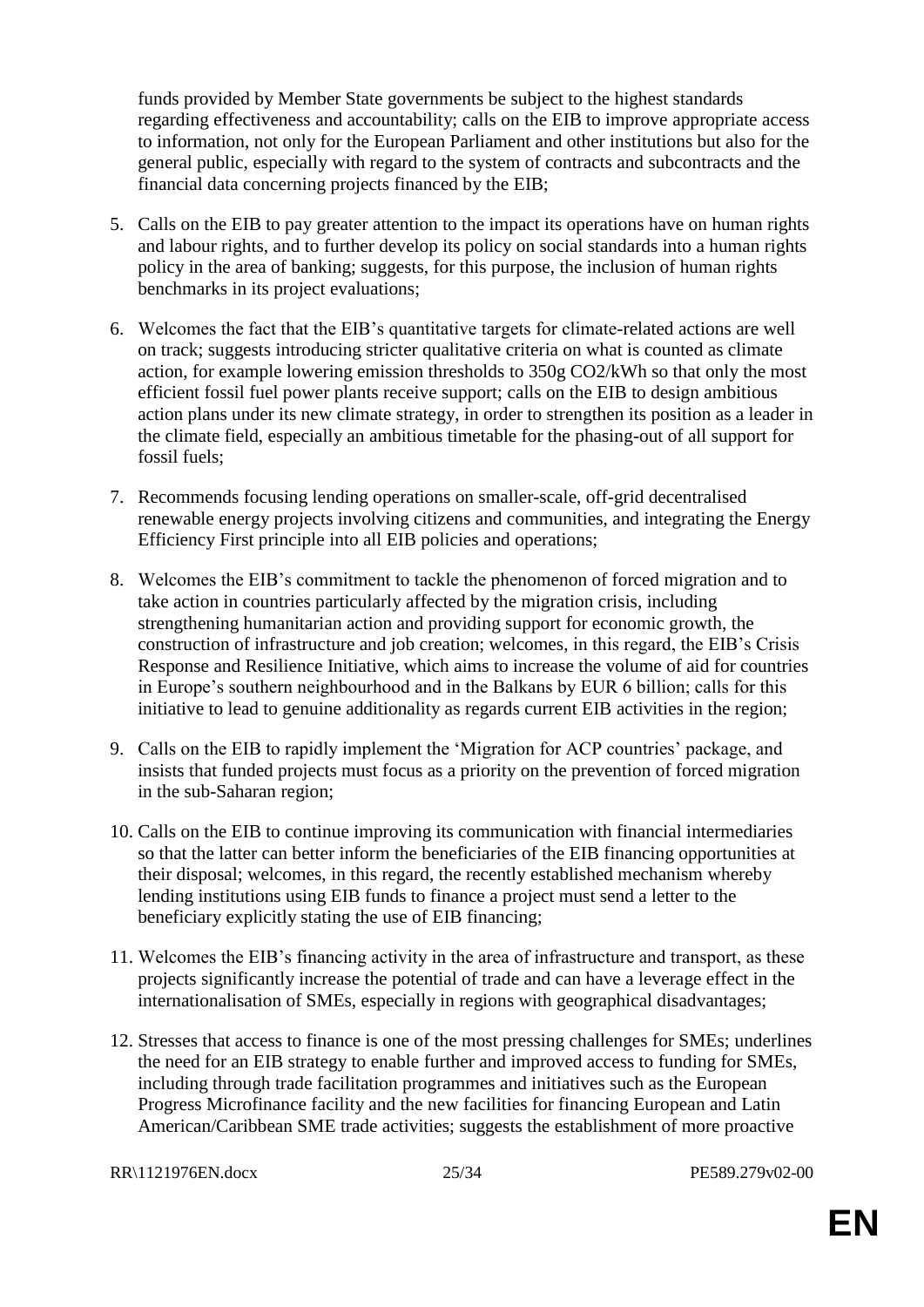SME and microenterprise policy requirements for intermediary banks disbursing EIB funds; suggests further improvements in transparency with regard to the assessment of the local economic and social impact of the EIB's intermediated loans; underlines that the EIB's contribution to SME-related programmes in third countries which have preferential trading regimes with the EU should be geared towards their integration into global supply chains, while specifically in the Eastern and Southern neighbourhood such EIB programmes should be oriented to the integration of SMEs into European value chains;

- 13. Welcomes the Commission's proposal to set up a European External Investment Plan (EEIP) which aims at tackling the root causes of migration, by contributing to the achievement of the SDGs; in this regard, looks forward to seeing the EIB play a significant role, in particular by providing additional financing to private-sector beneficiaries;
- 14. Calls on the EIB to further strengthen the arrangements for providing technical assistance and financial expertise to local and regional authorities before projects have been approved, in order to improve accessibility and involve all Member States, especially those with a lower success rate in terms of projects approved;
- 15. Urges that EIB funds be directed not only towards SMEs, but also towards sensible infrastructure development, since the lack thereof in many partner countries can act as a serious impediment to growth in trade and to their inhabitants' ability to buy and sell goods and services in the EU;
- 16. Calls for a political debate involving Parliament on the EIB's envisaged cooperation with the Asian Infrastructure Investment Bank (AIIB); notes with concern that so far the AIIB's governance structures do not foresee adequate involvement of shareholders in project financing decisions, and that the publicly available project documentation lacks any detail on the fulfilment of the environmental and social measures that the AIIB requires from its lenders; calls for the EIB to establish synergies and possibly to pool resources with other regional development banks in order to ensure that their activities are not in competition; regards it as important that the EIB should advocate high transparency and social and environmental performance standards in its cooperation with other development banks, as a condition for any capital involvement; calls on the EIB to ensure that companies participating in projects cofinanced by the EIB are required to adhere to the principle of equal pay and pay transparency and to the principle of gender equality as set out in Directive 2006/54/EC of the European Parliament and of the Council of 5 June 2006 on the implementation of the principle of equal opportunities and equal treatment of men and women in matters of employment and occupation; points out furthermore that when deciding which projects to finance, the EIB should take into account the corporate social responsibility measures taken by candidate companies;
- 17. Calls on the EIB to publish detailed information on its website about decisions on the selection of projects to be financed, with particular reference to the reasons for rejection of projects submitted, the outcome of in-house investigations, the selection, supervision, and assessment of its activities and programmes based on clear measurable indicators, and the methods used for, and the findings of, ex ante assessments and ex post reports for every project financed;
- 18. Calls on the EIB, taking into account the insufficient project generation capacity in the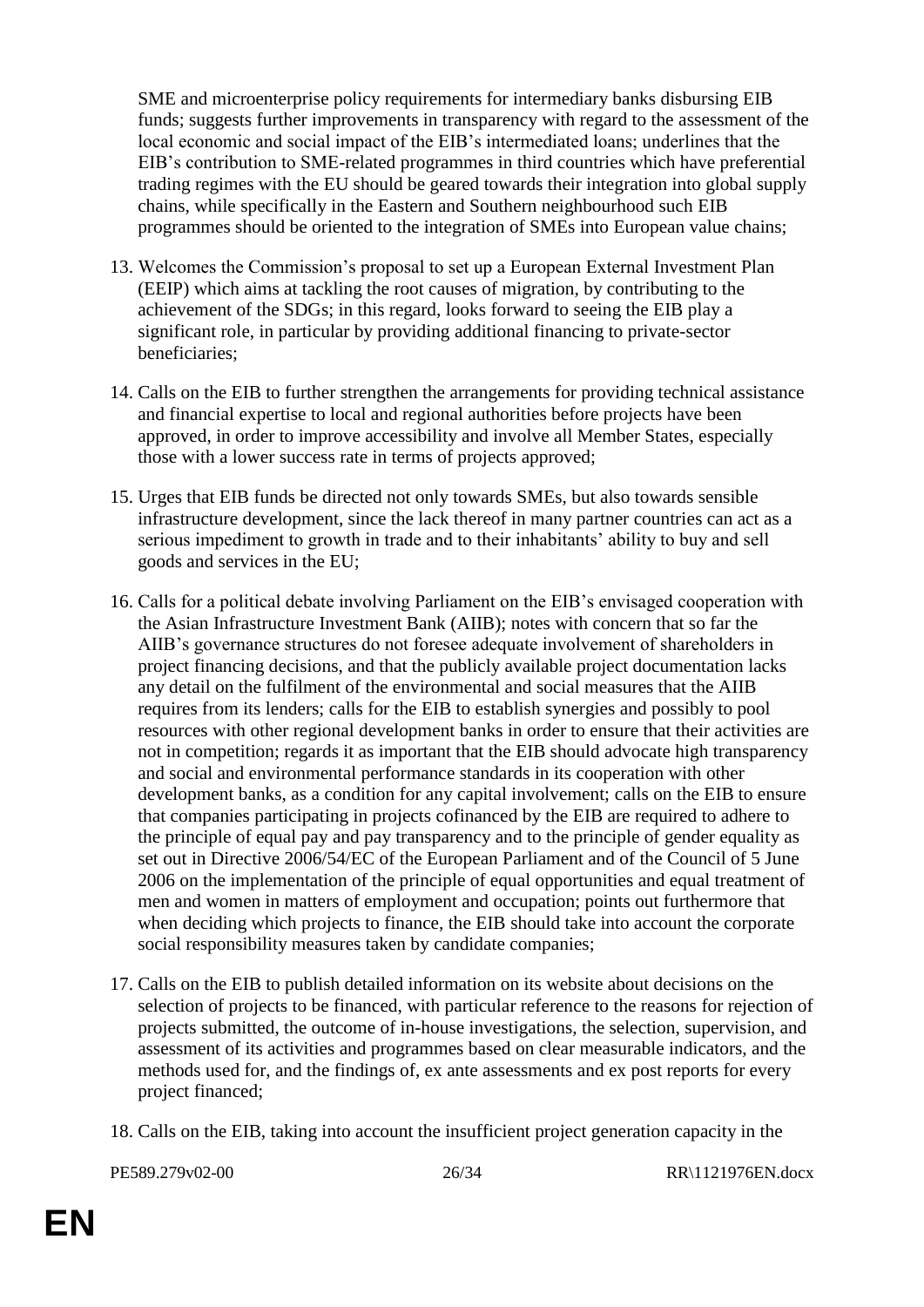public and private sectors and the lower borrowing capacity in some Member States, and with a view to reducing the investment shortfall in the EU, to consider an approach whereby contributions made on a one-off basis to EIB-funded projects by Member States, whether by a Member State as such or by national promotional banks classified in the general government sector or acting on behalf of a Member State, would qualify as oneoff measures within the meaning of Article 5 of Council Regulation (EC) No 1466/97 and Article 3 of Council Regulation (EC) No 1467/97.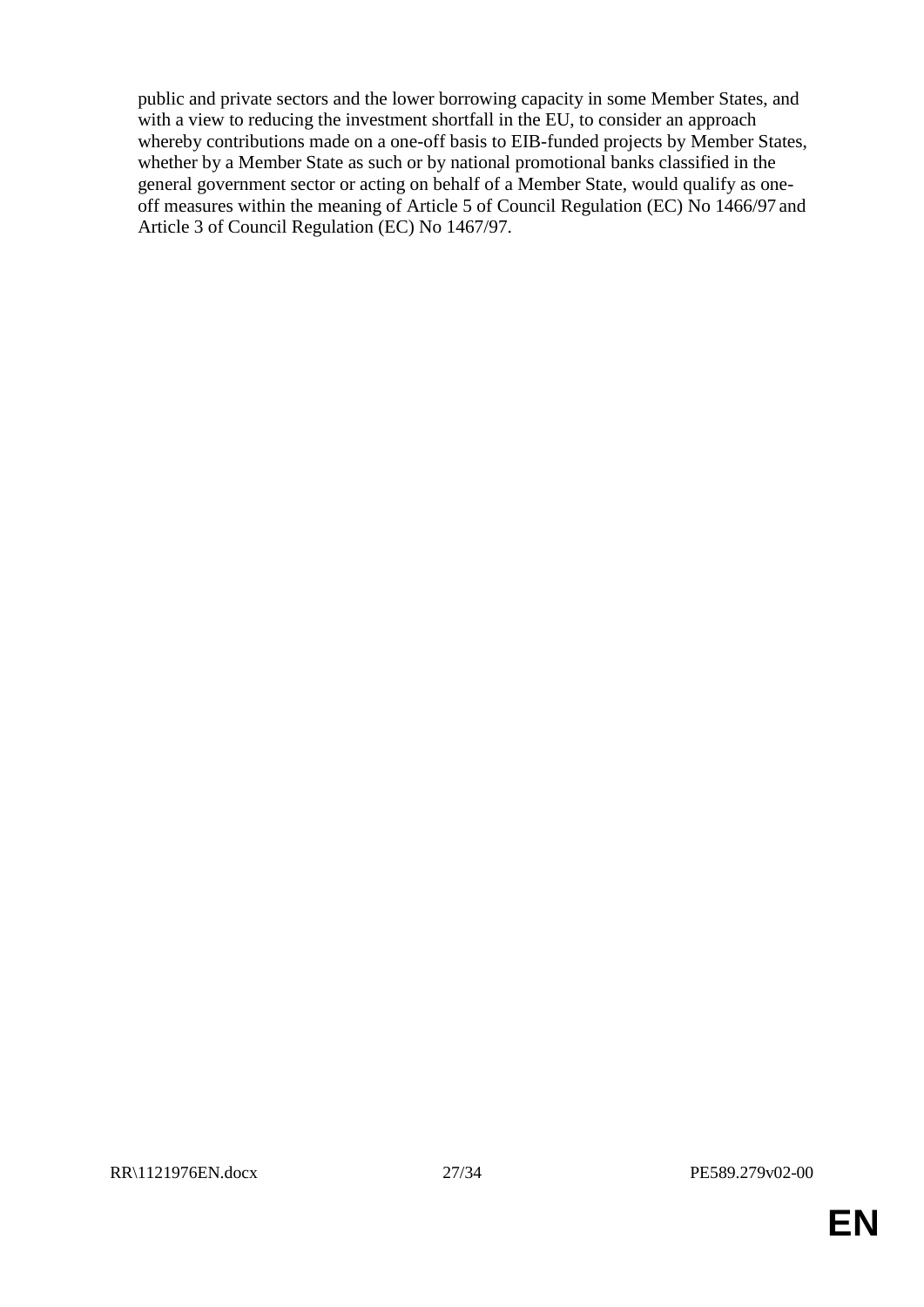| Date adopted                                                | 10.11.2016                                                                                                                                                                                                                                                                                                                                                                                                                                                                                                                                                                                           |
|-------------------------------------------------------------|------------------------------------------------------------------------------------------------------------------------------------------------------------------------------------------------------------------------------------------------------------------------------------------------------------------------------------------------------------------------------------------------------------------------------------------------------------------------------------------------------------------------------------------------------------------------------------------------------|
| <b>Result of final vote</b>                                 | 34<br>$+$ :<br>2<br>$-$ :<br>$\theta$ :                                                                                                                                                                                                                                                                                                                                                                                                                                                                                                                                                              |
| Members present for the final vote                          | Laima Liucija Andrikienė, Maria Arena, Tiziana Beghin, David<br>Borrelli, David Campbell Bannerman, Daniel Caspary, Salvatore Cicu,<br>Santiago Fisas Ayxelà, Christofer Fjellner, Karoline Graswander-Hainz,<br>Ska Keller, Jude Kirton-Darling, Bernd Lange, David Martin, Anne-<br>Marie Mineur, Sorin Moisă, Alessia Maria Mosca, Franz Obermayr,<br>Artis Pabriks, Franck Proust, Godelieve Quisthoudt-Rowohl,<br>Inmaculada Rodríguez-Piñero Fernández, Marietje Schaake, Helmut<br>Scholz, Joachim Schuster, Joachim Starbatty, Adam Szejnfeld, Hannu<br>Takkula, Iuliu Winkler, Jan Zahradil |
| Substitutes present for the final vote                      | Klaus Buchner, Nicola Danti, Syed Kamall, Frédérique Ries, Fernando<br>Ruas, Jarosław Wałęsa                                                                                                                                                                                                                                                                                                                                                                                                                                                                                                         |
| Substitutes under Rule 200(2) present<br>for the final vote | Philippe Loiseau                                                                                                                                                                                                                                                                                                                                                                                                                                                                                                                                                                                     |

## **RESULT OF FINAL VOTE IN COMMITTEE ASKED FOR OPINION**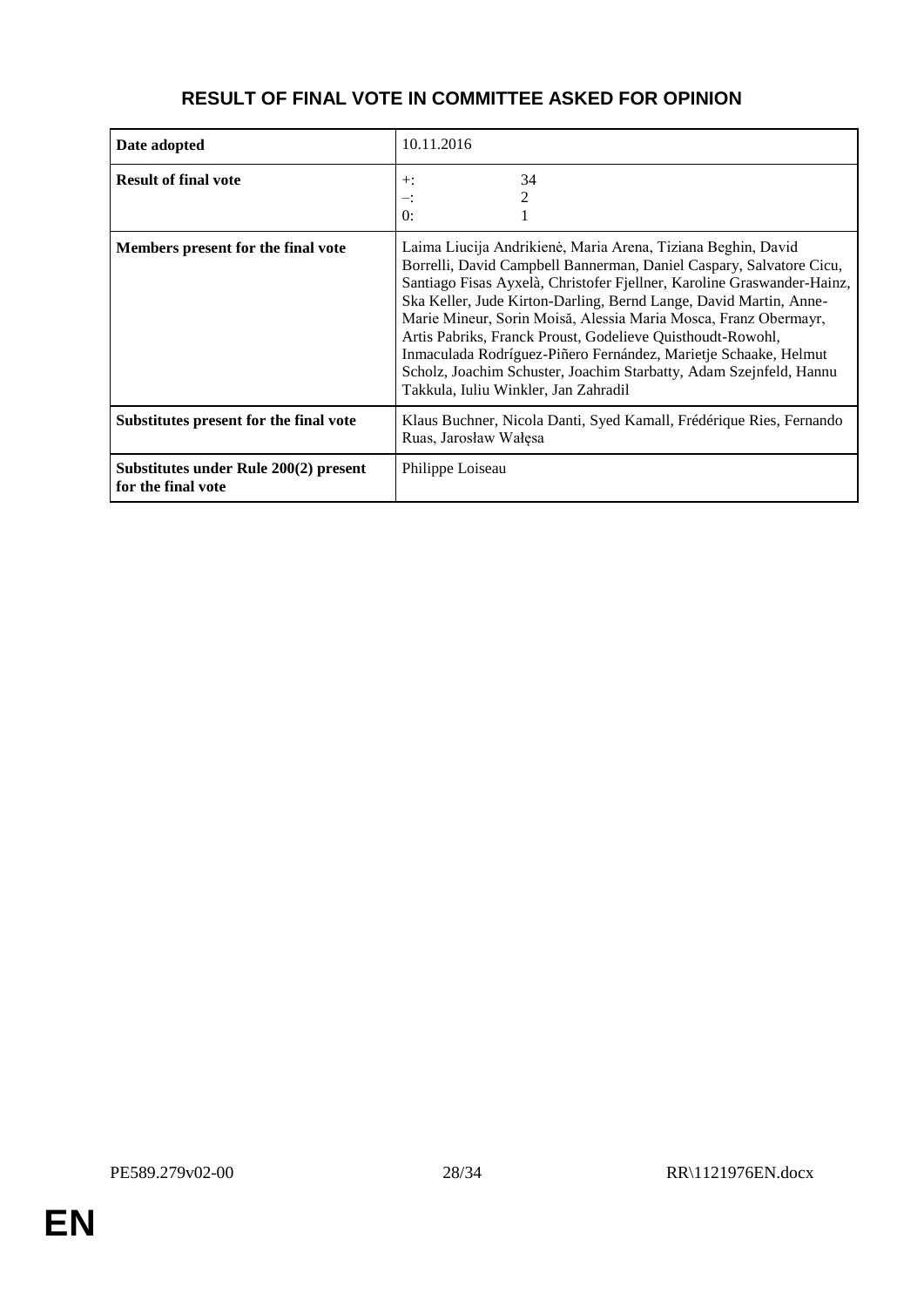15.11.2016

## **OPINION OF THE COMMITTEE ON TRANSPORT AND TOURISM**

for the Committee on Economic and Monetary Affairs

on the Annual Report on the Financial Activities of the European Investment Bank (2016/2099(INI))

Rapporteur: Bogusław Liberadzki

## **SUGGESTIONS**

The Committee on Transport and Tourism calls on the Committee on Economic and Monetary Affairs, as the committee responsible, to incorporate the following suggestions into its motion for a resolution:

- A. whereas, with more than a trillion euros invested in the transport sector thanks to the support of the EIB since its foundation in 1958, this is the sector in which the EIB has been most active;
- B. whereas lowering emissions in the transport sector is a major challenge, and significant reductions in NOx, CO2 and other relevant emissions from transport are needed if the EU is to achieve its long-term climate goals; whereas congestion and air pollution are major problems in developing all forms of mobility and protecting human health;
- C. whereas in 2015 the EIB invested EUR 14 billion in transport projects that will benefit 338 million passengers per year and save 65 million travel hours per year;
- 1. Welcomes the plan, announced by Commission President Juncker, to review the regulation on the European Fund for Strategic Investments (EFSI), which aims to increase the capacity of the Investment Plan for Europe from EUR 315 billion to EUR 630 billion until 2022; underlines, however, that this should not lead to a reduction in wellfunctioning sources of sustainable transport infrastructure funding; believes, in particular, that the funding cut from instruments such as the Connecting Europe Facility to the benefit of the EFSI will be restored; highlights the importance of a balanced allocation of funds between regions, and stresses the need to complete the TEN-T core network by 2030;
- 2. Believes that as only 8 % of EFSI investments to date have reached the EU-13 countries, the current functioning of EFSI is contrary to the Fund's regulation, which states that

RR\1121976EN.docx 29/34 PE589.279v02-00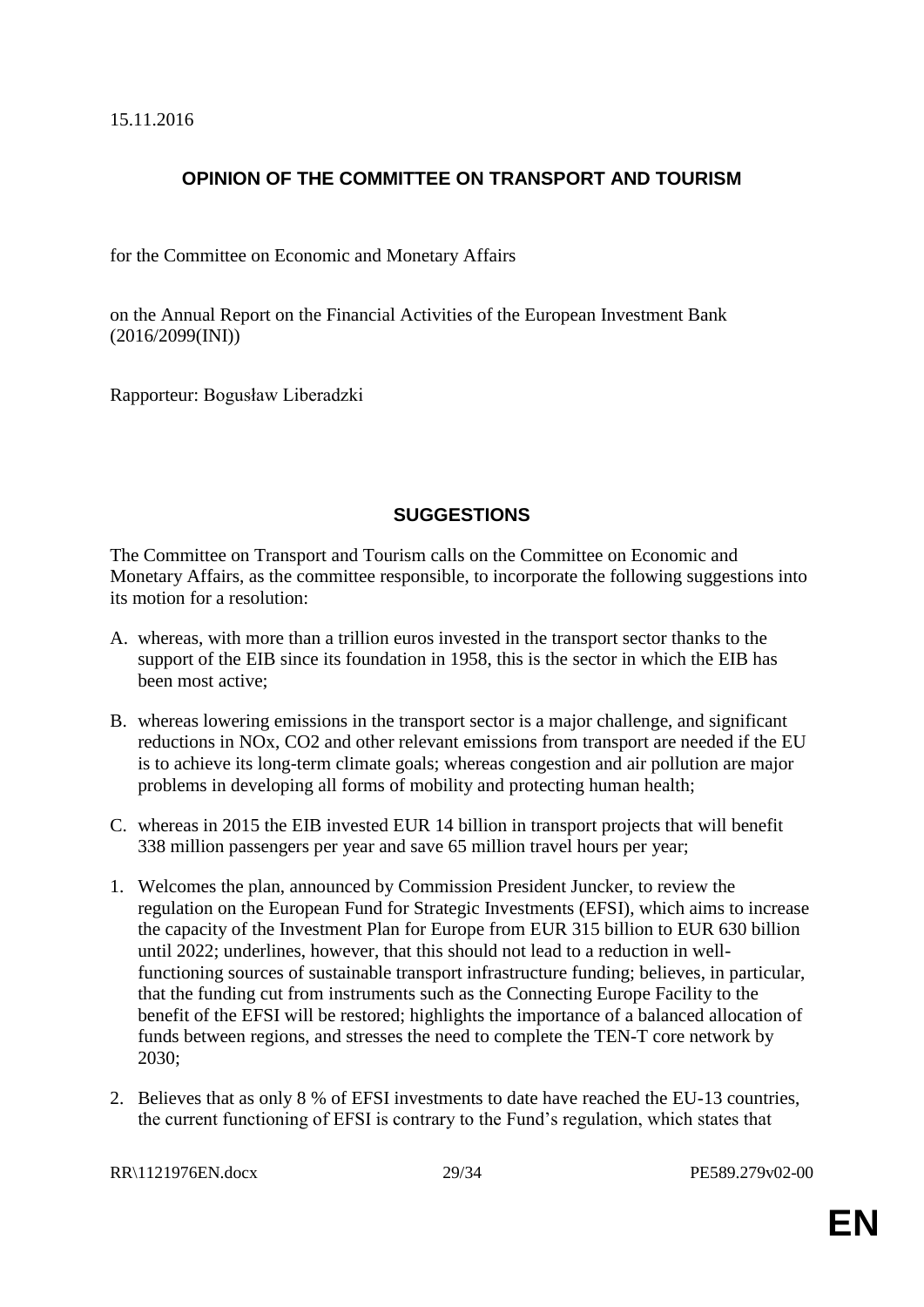EFSI should contribute to strengthening of the Union's economic, social and territorial cohesion; further believes that the concentration of capital in the EU-15 countries, and the underserving of EU-13 countries, widens social and economic disparities between the EU's western and eastern regions; notes that such disparities are fuelling brain drain and emigration of youth from the poorer Member States towards the western Member States, which, in turn, puts extra pressure on the former's social safety nets; notes further the growing discontent in western Member States to changes in their labour market structures caused by immigration from poorer Member States, often instigating governments in the former to adopt changes to their social legislation which are de-facto discriminatory in their nature;

- 3. Encourages the EIB to continue to support sustainable, safe, climate-friendly and innovative transport solutions, and to continue to promote accessibility for passengers with reduced mobility; underlines that it is the Union's priority to ensure sufficient funding for projects with European added value, including cross-border transport links and, in particular, abandoned or dismantled cross-border regional rail connections; underlines the need for European investment policy to pay more attention to horizontal issues, particularly as regards future means of transport and services, which will require the simultaneous and coherent development of alternative energy and telecommunications networks;
- 4. Calls on the EIB, in its financing of transport projects, to take into account and seek synergies with tourism, with a view to promoting the development and competitiveness of the tourism sector in the EU;
- 5. Believes that an innovative and effective economy needs an advanced and high-quality transport system and infrastructure, and that these should be among the priorities, with a special focus on the EU's eastern region as well as on innovative multimodal infrastructure solutions such as short multimodal tunnels, bridges or ferries in sparsely populated areas;
- 6. Highlights the disparity<sup>1</sup> between the number of investment projects financed in western and eastern Member States; underlines, in view of this, the importance of geographical balance in investments with EIB involvement, and expects the EIB and the Commission to deliver appropriate technical and administrative assistance to project preparation in countries that need it; stresses the important role of local and regional authorities in this process;
- 7. Supports the Commission in its attempt to revise the current Financial Regulation; supports, in particular, the regulation's provisions concerning the use of innovative financial instruments such as project bonds, provided they do not entail socialising the losses and privatising the profits;
- 8. Warns against the trend whereby investment funds based on public-private partnerships (PPPs) are replacing the EU's conventional funding mechanisms and, within the context of EFSI, are partly funded using money that has previously been earmarked for other purposes; notes that as EFSI has thus far been incapable of contributing towards the EU's

 $\overline{a}$ 

<sup>&</sup>lt;sup>1</sup> EIB independent evaluation report 'Evaluation of the functioning of the European Fund for Strategic Investments' [\(http://www.eib.org/infocentre/publications/all/evaluation-of-the-functioning-of-the-efsi.htm\)](http://www.eib.org/infocentre/publications/all/evaluation-of-the-functioning-of-the-efsi.htm).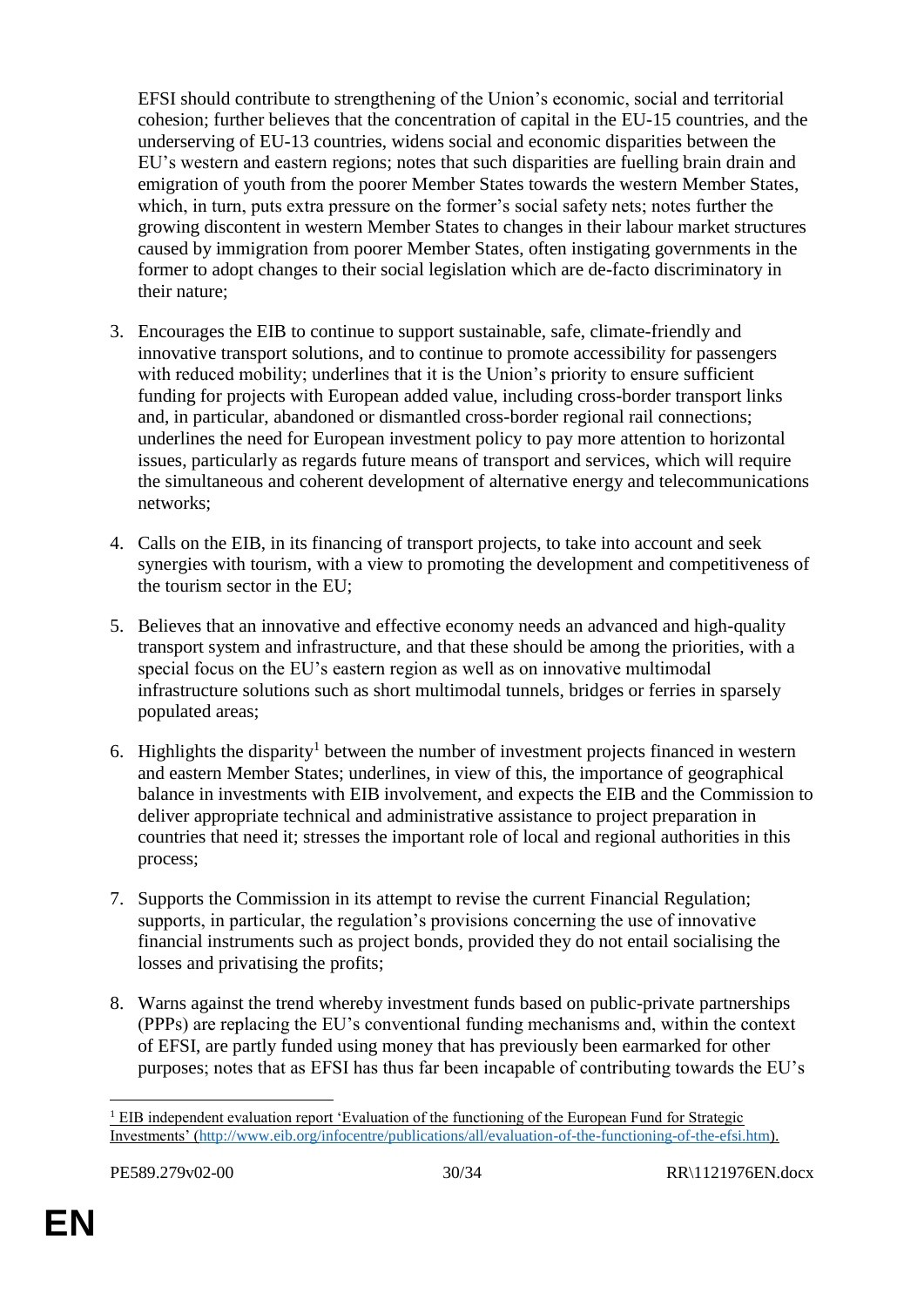economic, social and territorial cohesion, the EU's structural funds are still the main funds capable of serving the EU's cohesion policy aims;

- 9. Stresses the importance in combating climate change of the goals set by COP 21 with regard to transport; underlines that the financial means should be available to bring about a modal shift from road to rail and waterborne and inland waterway transport; insists also that attention should be paid to investment in clean power and modern services for transport; proposes, to this end, that the capacities of financing tools that are specialised for this purpose, such as the European Clean Transport Facility (ECTF), be increased;
- 10. Emphasises that investments should be based on minimising external costs, including those caused by climate change, thereby reducing the challenges for public budgets of the future;
- 11. Calls on the Commission and the EIB to support investment in sustainable urban mobility, ideally based on sustainable urban mobility plans (SUMPs) with proper criteria for reducing congestion, climate change, air pollution, noise and road accidents;
- 12. Notes that in order to reduce the burden of infrastructure construction and maintenance on taxpayers, and on public finances in general, transport infrastructure projects of the PPP type should generally be based on the 'user pays' principle;
- 13. Notes that the EIB uses a wide range of financial instruments such as loans, guarantees, project bonds and PPPs – to support public and private investment in transport; stresses that it is important to coordinate various types of EU funding in order to ensure that EU transport policy objectives are met across all of the EU, taking into account that not all projects are suitable for funding from PPP types of instrument;
- 14. Underlines the importance of optimising the Union's investment policies by blending the various investment support tools (EFSI, ESIFs, CEF, projects bonds, the various funds, etc.); calls for a coordination structure to be set up between the EIB and the Commission with a view to optimising the joint use of these various tools on a project-by-project basis so that loans, subsidies and guarantee mechanisms can be mixed for the same project under the best possible conditions;
- 15. Believes that transparency, and access for citizens to information on financing plans and structures, are essential to ensuring resonance for, and citizens' acceptance of, the projects.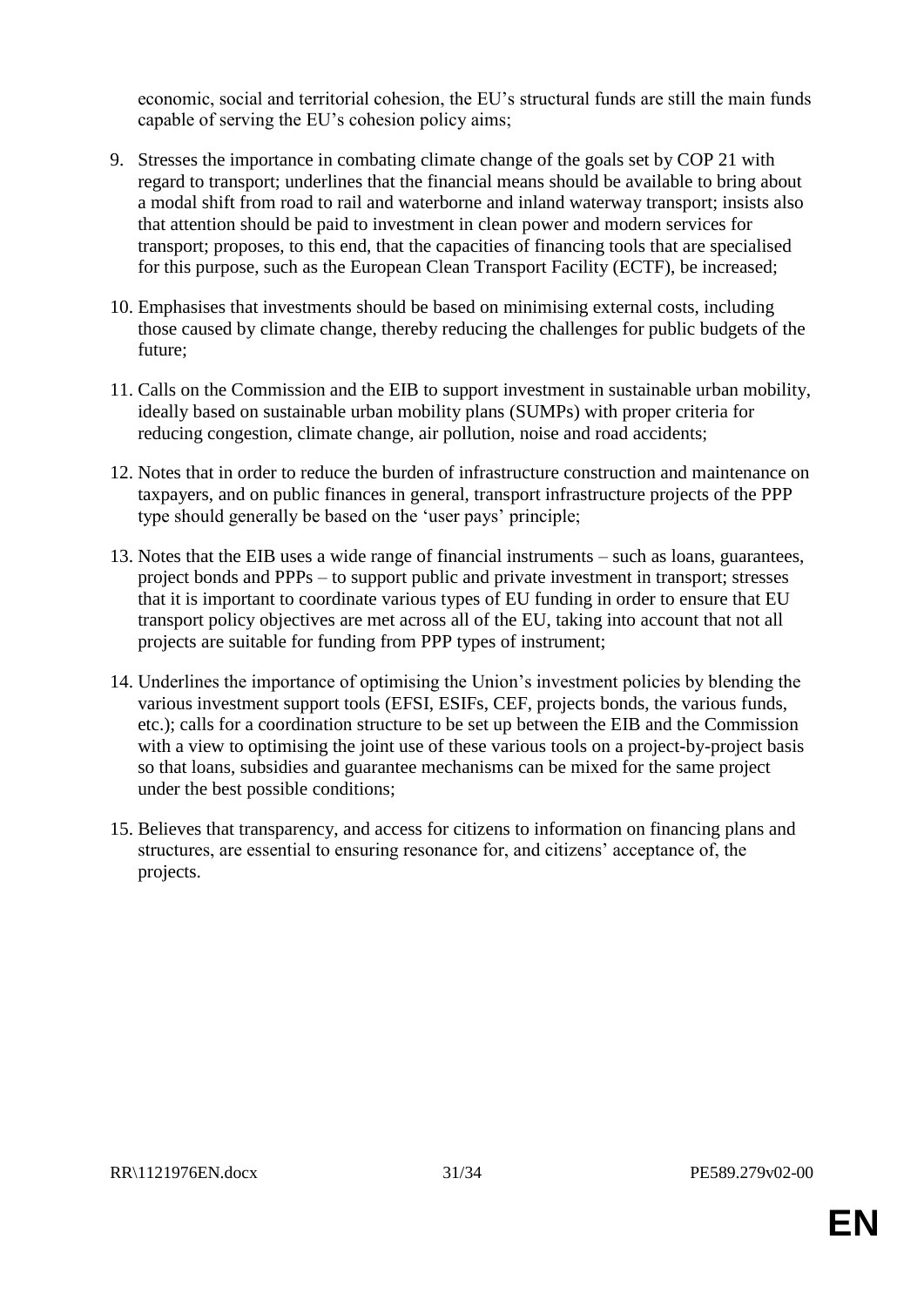| Date adopted                           | 10.11.2016                                                                                                                                                                                                                                                                                                                                                                                                                                                                                                                                                                                                                                                                                                       |
|----------------------------------------|------------------------------------------------------------------------------------------------------------------------------------------------------------------------------------------------------------------------------------------------------------------------------------------------------------------------------------------------------------------------------------------------------------------------------------------------------------------------------------------------------------------------------------------------------------------------------------------------------------------------------------------------------------------------------------------------------------------|
| <b>Result of final vote</b>            | 34<br>$+$ :<br>$-$ :<br>$\theta$ :                                                                                                                                                                                                                                                                                                                                                                                                                                                                                                                                                                                                                                                                               |
| Members present for the final vote     | Daniela Aiuto, Lucy Anderson, Marie-Christine Arnautu, Georges<br>Bach, Izaskun Bilbao Barandica, Deirdre Clune, Michael Cramer, Luis<br>de Grandes Pascual, Andor Deli, Karima Delli, Isabella De Monte,<br>Ismail Ertug, Jacqueline Foster, Bruno Gollnisch, Merja Kyllönen,<br>Miltiadis Kyrkos, Bogusław Liberadzki, Peter Lundgren, Marian-Jean<br>Marinescu, Cláudia Monteiro de Aguiar, Renaud Muselier, Jens<br>Nilsson, Markus Pieper, Salvatore Domenico Pogliese, Gabriele Preuß,<br>Dominique Riquet, Massimiliano Salini, David-Maria Sassoli, Claudia<br>Schmidt, Jill Seymour, Claudia Ţapardel, Pavel Telička, István Ujhelyi,<br>Wim van de Camp, Roberts Zīle, Elżbieta Katarzyna Łukacijewska |
| Substitutes present for the final vote | Maria Grapini, Ramona Nicole Mănescu, Matthijs van Miltenburg                                                                                                                                                                                                                                                                                                                                                                                                                                                                                                                                                                                                                                                    |

## **RESULT OF FINAL VOTE IN COMMITTEE ASKED FOR OPINION**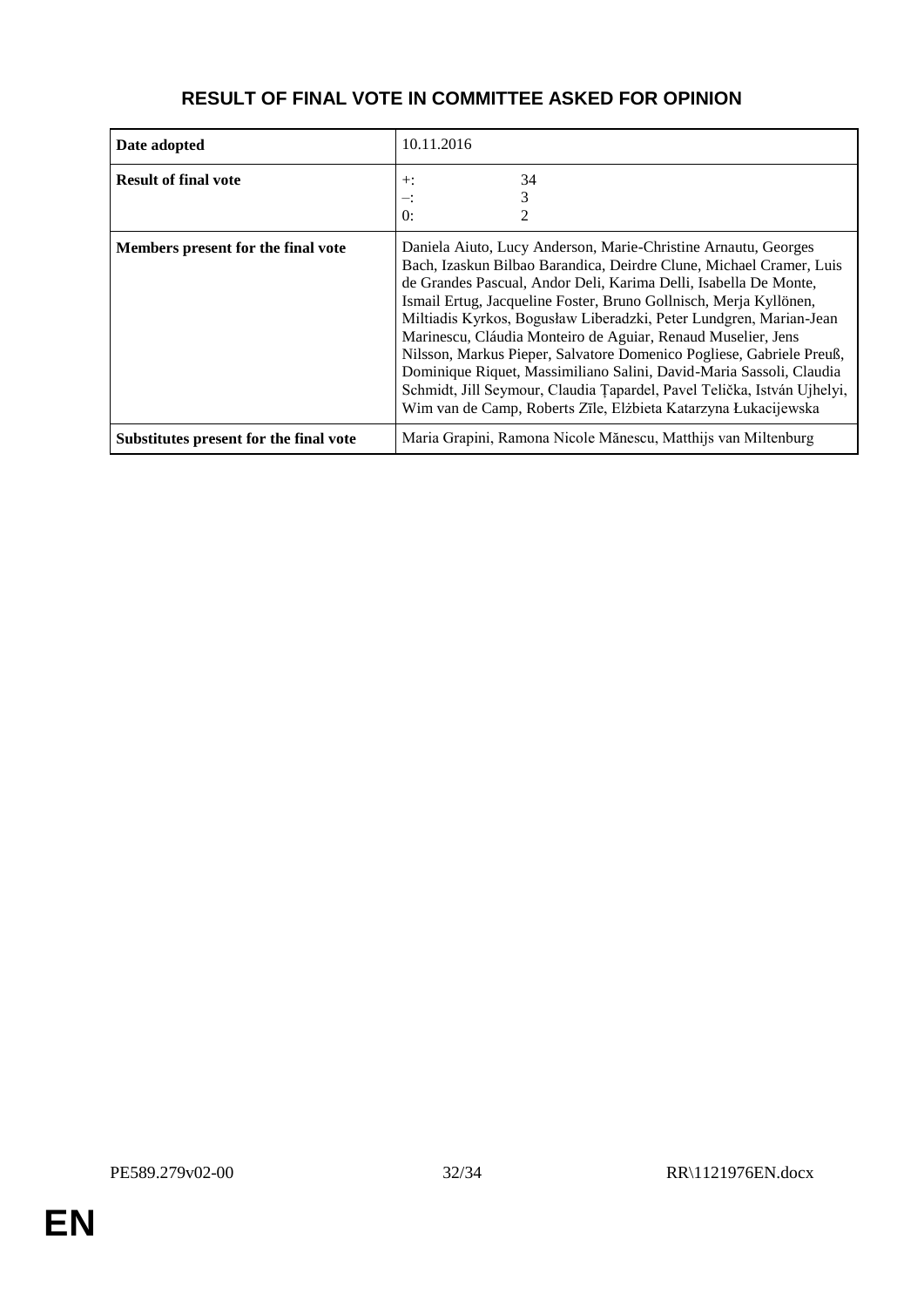| Date adopted                                                | 22.3.2017                                                                                                                                                                                                                                                                                                                                                                                                                                                                                                                                                                                                                                                                      |
|-------------------------------------------------------------|--------------------------------------------------------------------------------------------------------------------------------------------------------------------------------------------------------------------------------------------------------------------------------------------------------------------------------------------------------------------------------------------------------------------------------------------------------------------------------------------------------------------------------------------------------------------------------------------------------------------------------------------------------------------------------|
| <b>Result of final vote</b>                                 | 37<br>$+$ :<br>∹.<br>$\theta$ :                                                                                                                                                                                                                                                                                                                                                                                                                                                                                                                                                                                                                                                |
| Members present for the final vote                          | Hugues Bayet, Pervenche Berès, Udo Bullmann, Esther de Lange,<br>Markus Ferber, Jonás Fernández, Sven Giegold, Neena Gill, Brian<br>Hayes, Gunnar Hökmark, Danuta Maria Hübner, Cătălin Sorin Ivan,<br>Georgios Kyrtsos, Alain Lamassoure, Sander Loones, Bernd Lucke,<br>Olle Ludvigsson, Ivana Maletić, Gabriel Mato, Costas Mavrides,<br>Stanisław Ożóg, Dimitrios Papadimoulis, Sirpa Pietikäinen, Pirkko<br>Ruohonen-Lerner, Alfred Sant, Peter Simon, Theodor Dumitru<br>Stolojan, Kay Swinburne, Paul Tang, Ramon Tremosa i Balcells, Ernest<br>Urtasun, Marco Valli, Tom Vandenkendelaere, Cora van<br>Nieuwenhuizen, Jakob von Weizsäcker, Steven Woolfe, Marco Zanni |
| Substitutes present for the final vote                      | Enrique Calvet Chambon, David Coburn, Syed Kamall, Jan Keller,<br>Paloma López Bermejo, Thomas Mann                                                                                                                                                                                                                                                                                                                                                                                                                                                                                                                                                                            |
| Substitutes under Rule 200(2) present<br>for the final vote | Krzysztof Hetman, Agnes Jongerius, Tatjana Ždanoka                                                                                                                                                                                                                                                                                                                                                                                                                                                                                                                                                                                                                             |

### **INFORMATION ON ADOPTION IN COMMITTEE RESPONSIBLE**